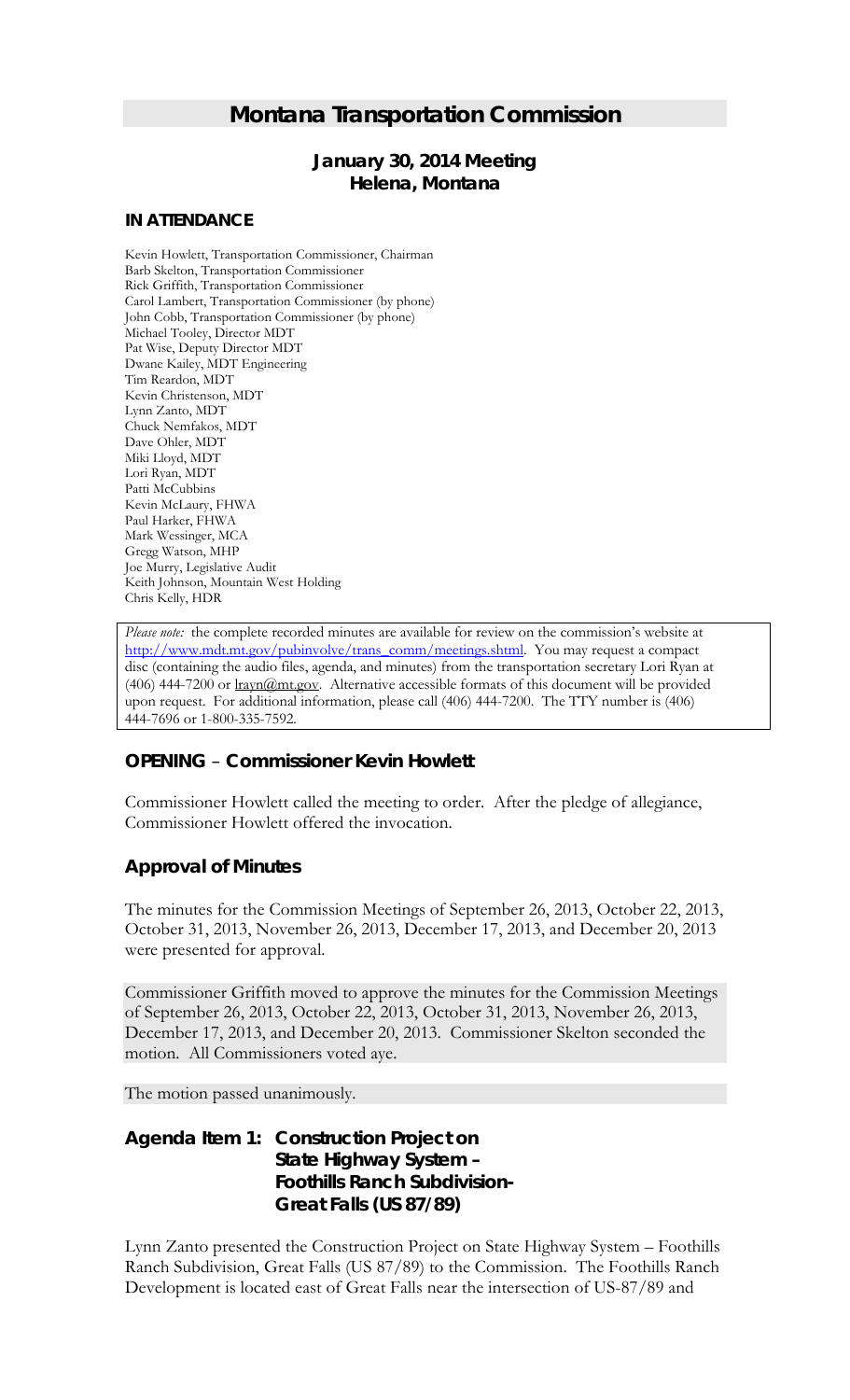Secondary 227 (S-227). The developer plans to change the land use of 58 acres (in the northeast corner of subdivision) from residential to commercial development. Cascade County has approved the final plat for this development.

Foothills Ranch has provided MDT a traffic analysis that recommends improvements to the State Highway System as a result of projected increases in amount and type of traffic. The recommended improvement at this location is an eastbound right-turn lane onto Stone Mill Road from US-87/89.

The Great Falls District, and headquarters staff, have reviewed and concur with this recommended improvement. Foothills Ranch Development will complete the design of the improvement with input from MDT staff. The improvement will meet MDT design standards.

Foothills Ranch Development will provide 100 percent of the project funding including design and construction.

*Summary:* Foothills Ranch Development is proposing modifications to the State Highway System to accommodate additional traffic generated by the changed land use from residential to commercial on US-87/89 east of Great Falls.

MDT staff recommends that the Commission approve Foothills Ranch Development's proposed improvements to US-87/89 pending concurrence of MDT's Chief Engineer.

Commissioner Griffith moved to approve the Construction Project on State Highway System – Foothills Ranch Subdivision – Great Falls (US 87/89). Commissioner Skelton seconded the motion. All Commissioners voted aye.

The motion passed unanimously.

#### *Agenda Item No. 2: Surface Transportation Program – Urban Park/Excelsior Street – Butte*

Lynn Zanto presented the Surface Transportation Program – Urban, Park/Excelsior Street – Butte to the Commission. The Surface Transportation Program Urban (STPU) provides funding for improvements on the Urban Highway System in Montana's 19 urban areas. STPU allocation amounts are based on a per capita distribution and are recalculated after each decennial census. Priorities for the use of STPU funds are established via local planning processes with final approval by the Transportation Commission.

On behalf of the Butte Transportation Coordinating Committee (BTCC), MDT is requesting the addition of the following project to the program:

Park/Excelsior – Butte This project is located within the city of Butte on Park Street (U-1804) from Montana Street to Excelsior Avenue and on Excelsior Avenue (U-1801) from Gold Street to Ryan Road (to the Walkerville border). The Park Street work will consist of installing ADA ramps at the corners of six intersections and approximately one mile of milling/repaving. The work on Excelsior Avenue will consist of replacing sidewalks/curbs, installing ADA ramps at the corners of 25  $(+/-)$  intersections, relocating/burying utilities, installing storm water improvements, and approximately 1.3 miles of milling/repaving.

The estimated total cost for all phases on Park Street is \$550,000, which includes indirect costs and inflation.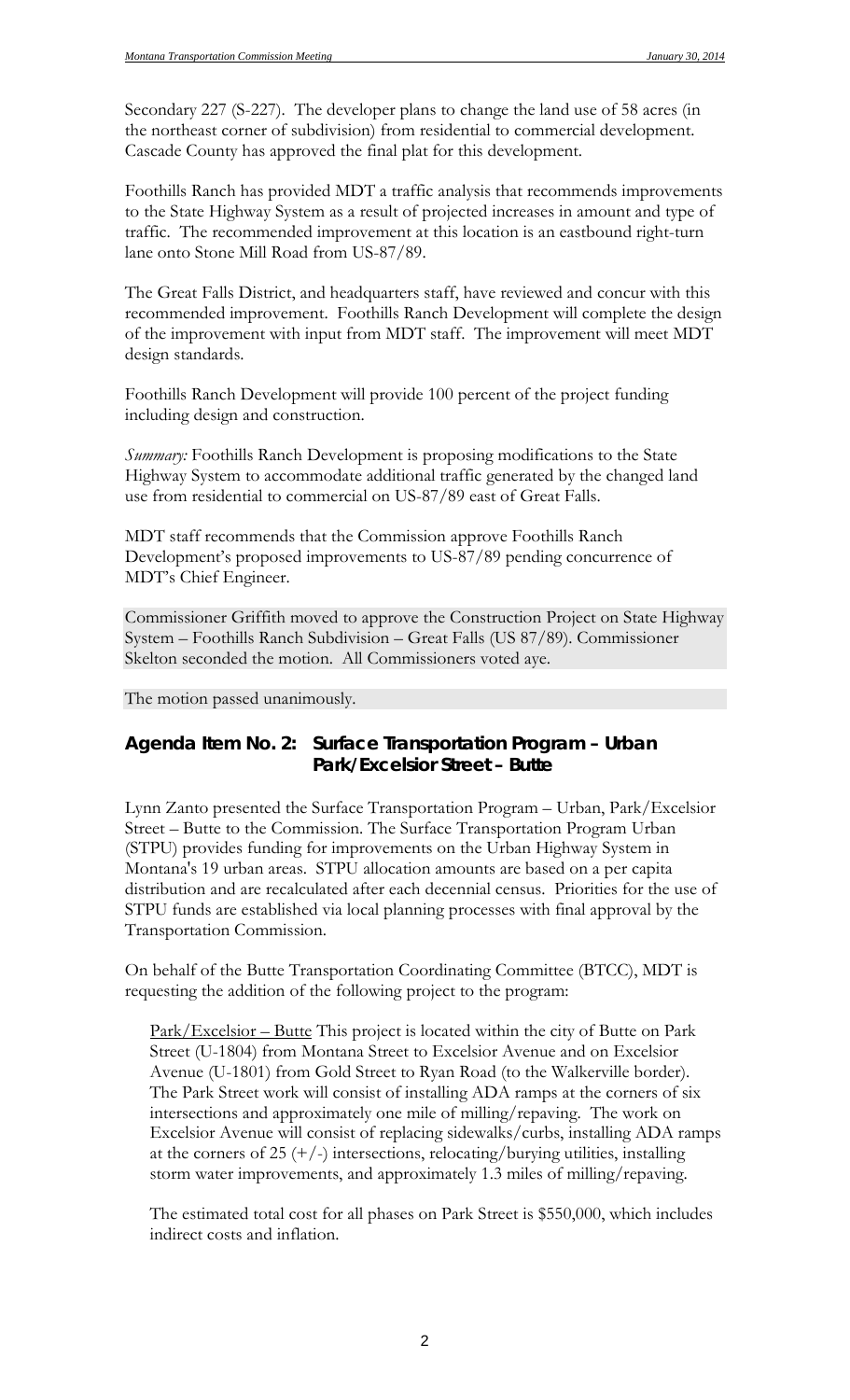The estimated total cost for all phases on Excelsior Avenue is \$1,500,000, which includes indirect costs and inflation.

The total estimated project cost is approximately \$2,050,000. Butte's annual STPU Allocation is \$666,715 with a FFY 2014 balance of \$4,368,735.

*Summary:* MDT is requesting Commission approval for a Surface Transportation Program Urban (STPU) project in Butte with an estimated total cost of \$2,050,000. The project is on Park Street (U-1804) from Montana Street to Excelsior Avenue and on Excelsior (U-1801) from Gold Street to Ryan Road. The work consists of ADA upgrades, replacing sidewalks/curbs, milling/repaving, utilities, and storm water improvements.

The proposed project has been prioritized via local planning processes and is consistent with the policy direction established in TRANPLAN-21. Specifically, roadway system performance, traveler safety, and bike/ped features will be enhanced with the addition of this project to the STPU program.

MDT staff recommends that the Commission approve the addition of this project to the program.

Commissioner Griffith moved to approve the Surface Transportation Program – Urban, Park/Excelsior Street – Butte. Commissioner Skelton seconded the motion. All Commissioners voted aye.

The motion passed unanimously.

## *Agenda Item No. 3: Construction Project on National Highway System – Missoula to Lolo Trail*

Lynn Zanto presented the Construction Project on National Highway System – Missoula to Lolo Trail to the Commission. Under MCA 60-2-111 "letting of contracts on state and federal aid highways," all projects for construction or reconstruction of highways and streets located on highway systems and state highways, including those portions in cities and towns, must be let by the Transportation Commission. This statute exists to ensure the safety of our system, protect transportation investments, and encourage better coordination between state and local infrastructure improvements. MDT staff reaches out to local governments to solicit local projects on state systems to ensure compliance with this statute.

Missoula County has received \$4.5 million in federal funding through the TIGER Grant Program for a project to construct an 8-mile, 10-foot wide, separated bicycle/pedestrian trail from Missoula to Lolo within the public right-of-way of US-93, a National Highway System route.

The total project cost is estimated at \$5.4 million. Missoula County is partnering with the city of Missoula and MDT on this project with additional county/city contributions of \$642,000, city CTEP funding of \$158,000, and MDT material contributions of \$100,000. FHWA will administer the project funds and coordinate with Missoula County, the lead agency for the project.

Improvements will begin at the intersection of Reserve Street (N-92) and Old Highway 93 (L-32-4576) within the city of Missoula and continue southwest along Old Highway 93 to the intersection with Brooks Street (US-93). The trail will continue south along the west side of US-93 to Blue Mountain Road. At Blue Mountain Road, the trail will cross US-93, at grade, to the east side of US-93. The trail will then run south between US-93 and the Montana Rail Link line toward Lolo. At the intersection of US-93 and Glacier Drive, the trail will cross US-93, at grade,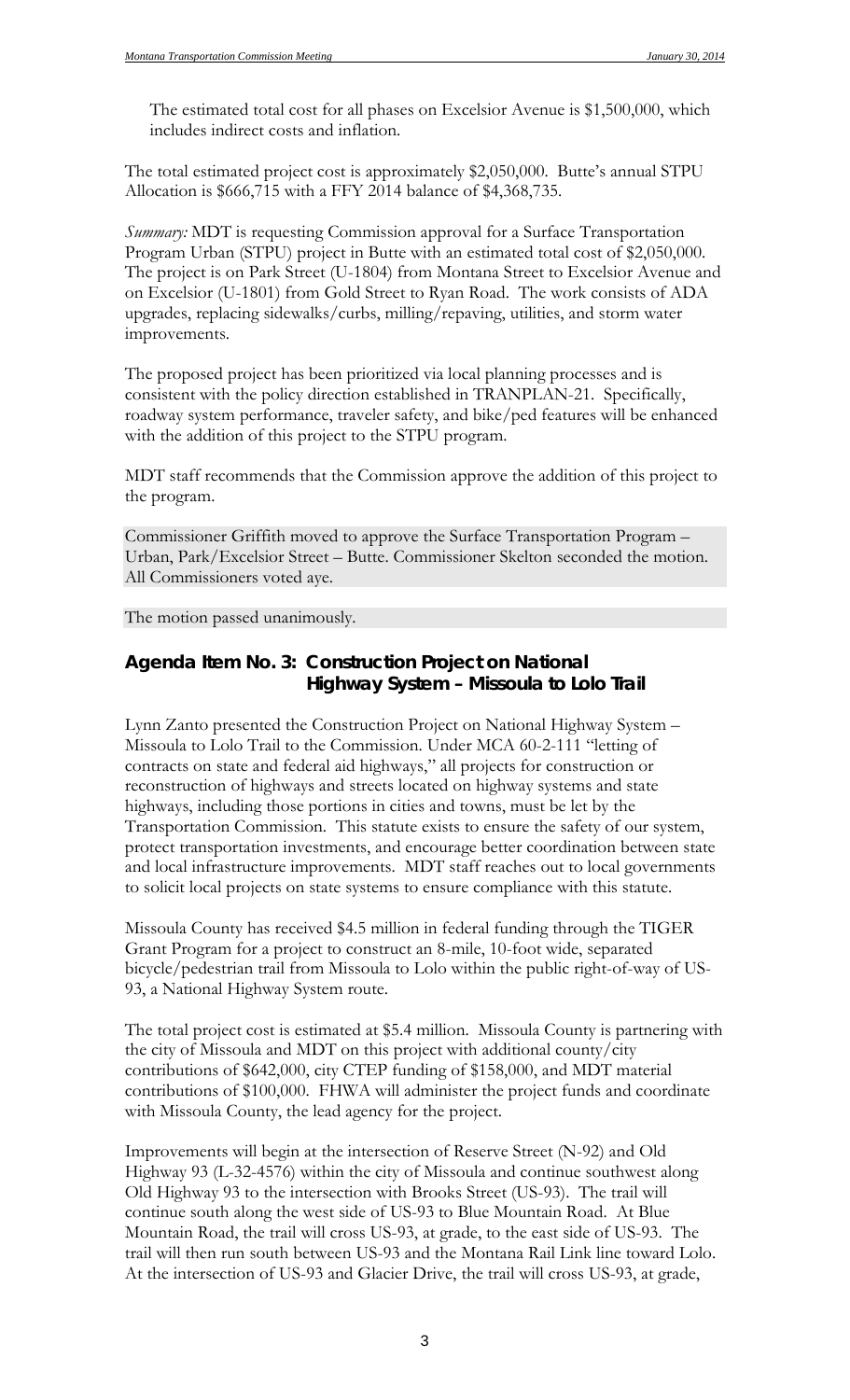and continue south through Lolo connecting to the existing Bitterroot Trail near Highway. The construction of the proposed trail will connect the Bitterroot Branch Trail in Missoula to the Bitterroot Trail in Lolo. Once the project is completed, there will be a trail from downtown Missoula to Hamilton.

At their November 2013 meeting, the Missoula Transportation Policy Coordinating Committee amended their Long Range Transportation Plan to move this project from "illustrative" to "committed" and amended their Transportation Improvement Program to include this project. The construction of this new trail within the US-93 right-of-way will be designed according to MDT standards and subject to review and approval by MDT's chief engineer. MDT has participated in initial scoping discussions and will continue to participate in the project design development review.

Missoula County is currently under contract for the environmental document and preliminary design, which will be followed by a second contract for final design and construction. According to the latest TIGER Grant program guidelines, the project has a very aggressive timeline as funds for construction must be obligated by June 30, 2014.

*Summary:* MDT is asking the Commission to delegate its authority to let and award a contract on state and federal-aid highways to Missoula County for a project to construct a separated bicycle/pedestrian trail from Missoula to Lolo. The total project cost is approximately \$5.4 million – with the majority of the funding (\$4.5 million) originating via TIGER Grant Program funds.

Staff recommends that the Commission delegate its authority to let and award a contract on this National Highway System route to Missoula County for the construction of a separated bicycle/pedestrian trail within the right-of-way of US-93 pending concurrence of MDT's chief engineer.

Commissioner Howlett asked if the two crossings were signalized. Lynn Zanto said they were. Dwane Kailey said Blue Mountain Road and Glacier Drive are both signalized intersections. Commissioner Griffith asked if it was because Missoula developed the Tiger Grant that the Commission is delegating authority so they can do the project they submitted. Lynn Zanto said that was correct. We have a similar situation in Whitefish where they improved the National System Route through Whitefish and that is a similar process.

Commissioner Cobb asked a question (inaudible). Lynn Zanto said initially we did the final plans but as of right now no. It is an aggressive schedule at least from Federal Highway's perspective and the risks are schedule and cost. Commissioner Cobb asked about the final design. Lynn Zanto said yes they have to secure a permit from us and they have to insure concurrence.

Commissioner Griffith moved to approve the Construction Project on National Highway System – Missoula to Lolo Trail. Commissioner Skelton seconded the Motion. All Commissioners voted aye.

The motion passed unanimous.

### *Agenda Item No. 4: Enrichment Projects on MDT Right-of-Way – Landscaping – Baker/Plevna Sidewalks – Valley County Sidewalks II – Belgrade*

Lynn Zanto presented the Enrichment Projects on MDT Right-of-Way: Landscaping – Baker/Plevna, Sidewalks – Valley County, Sidewalks II – Belgrade to the Commission. The Transportation Commission approves Community Transportation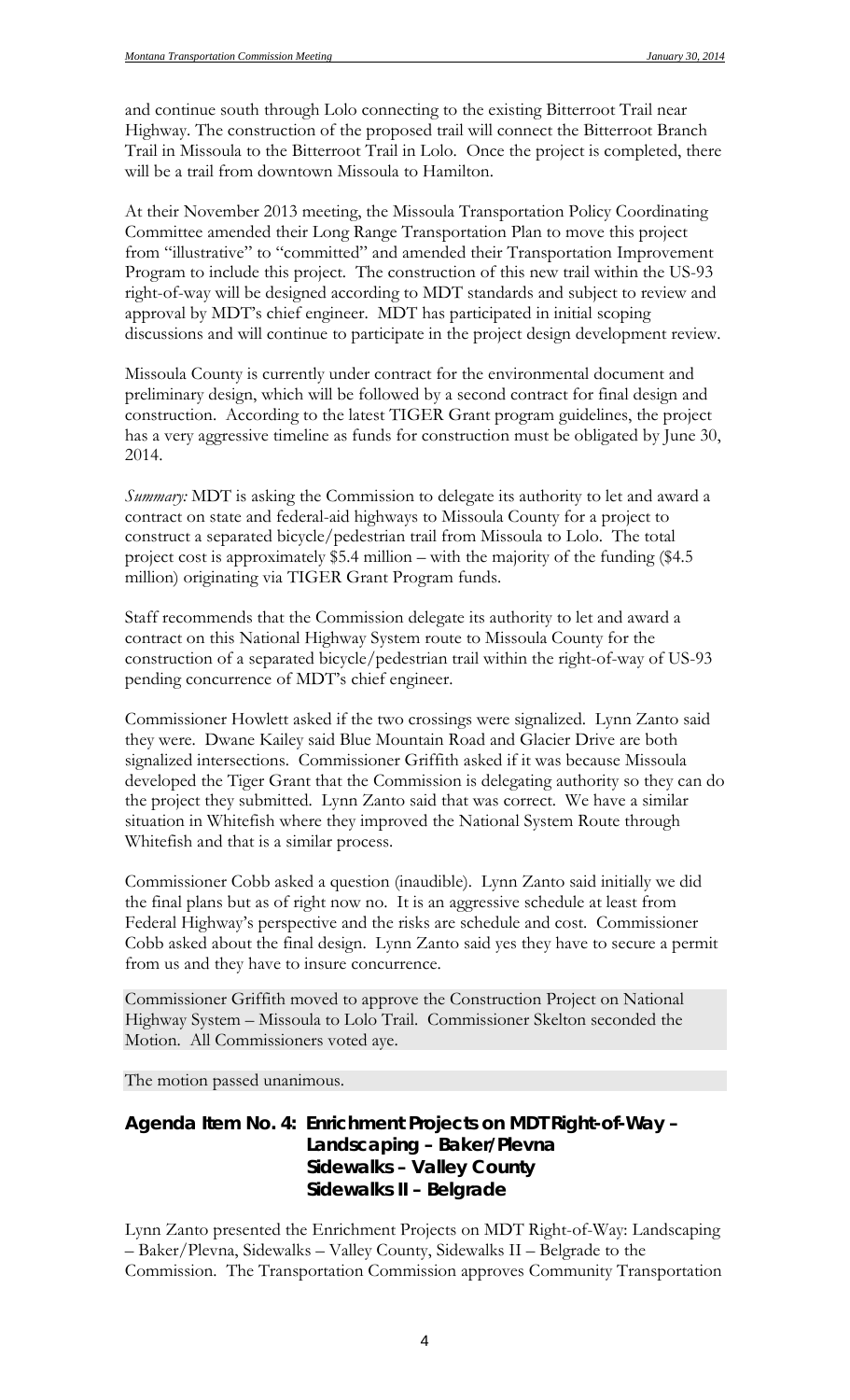Enhancement Program (CTEP) projects that are located on or adjacent to statedesignated streets and roads. CTEP projects are funded with the enhancement setaside of the Surface Transportation Program, which is allocated by population to Montana's local and tribal governments. Communities select projects to fund with their allocations and provide the required non-federal match. The program is based on an agreement between MDT and Montana local and tribal governments.

MDT is asking the Commission to approve the following CTEP projects.

1. **Landscaping – Baker & Plevna:** Fallon County is requesting CTEP funding for projects in Baker and Plevna.

The Baker portion of the project will install 22 period street lights at the intersection of Montana Avenue/US-12 (P-2) and Main Street/MT-7 (P-27). The specific locations are on Main Street/MT-7 between Harriet Avenue and Railroad Avenue and along Montana Avenue/US-12 between 1st Street W and 1st Street E.

The Plevna portion of the project will install approximately 700 feet of fencing along three sides of a local park – thus separating the park from the railroad tracks and Main Street. The project will also include a pedestrian-activated signal on Main Street (north of the intersection with Conser Street) that will promote safer pedestrian crossings between the school and the vocational/agricultural building.

The total estimated cost for this project is approximately \$119,000. Including this project, Fallon County will have obligated \$102,601 of the \$119,530 made available over the life of the CTEP program.

2. **Sidewalks – Valley County:** Valley County is requesting CTEP funding to design and build approximately 1,459 feet of ADA-compliant sidewalk in Nashua, Opheim, and Hinsdale.

Specific locations are listed below:

In Nashua, along Front Street (P-17) between Ford Street and Davis Street.

In Opheim, on Main Street (P-31) between Railroad Avenue and First Avenue N and on Roanwood Street between 1st Avenue N and 2nd Avenue N.

In Hinsdale, on Montana Street (S-537) between 1st Avenue and 3rd Avenue.

The total estimated project cost is approximately \$133,000. Including this project, Valley County will have obligated \$402,316 of the \$404,514 made available over the life of the CTEP program.

3. **Sidewalks II – Belgrade:** The city of Belgrade is requesting CTEP funding to design and build approximately 4,400 feet of ADA-compliant concrete sidewalk and 25 ADA ramps within city-owned right-of-way. The proposed locations serve to enhance connectivity between existing sidewalks in the community.

Specific locations are listed below:

West side of Spooner Road (U-608) from Mayfair Drive to 580 feet north.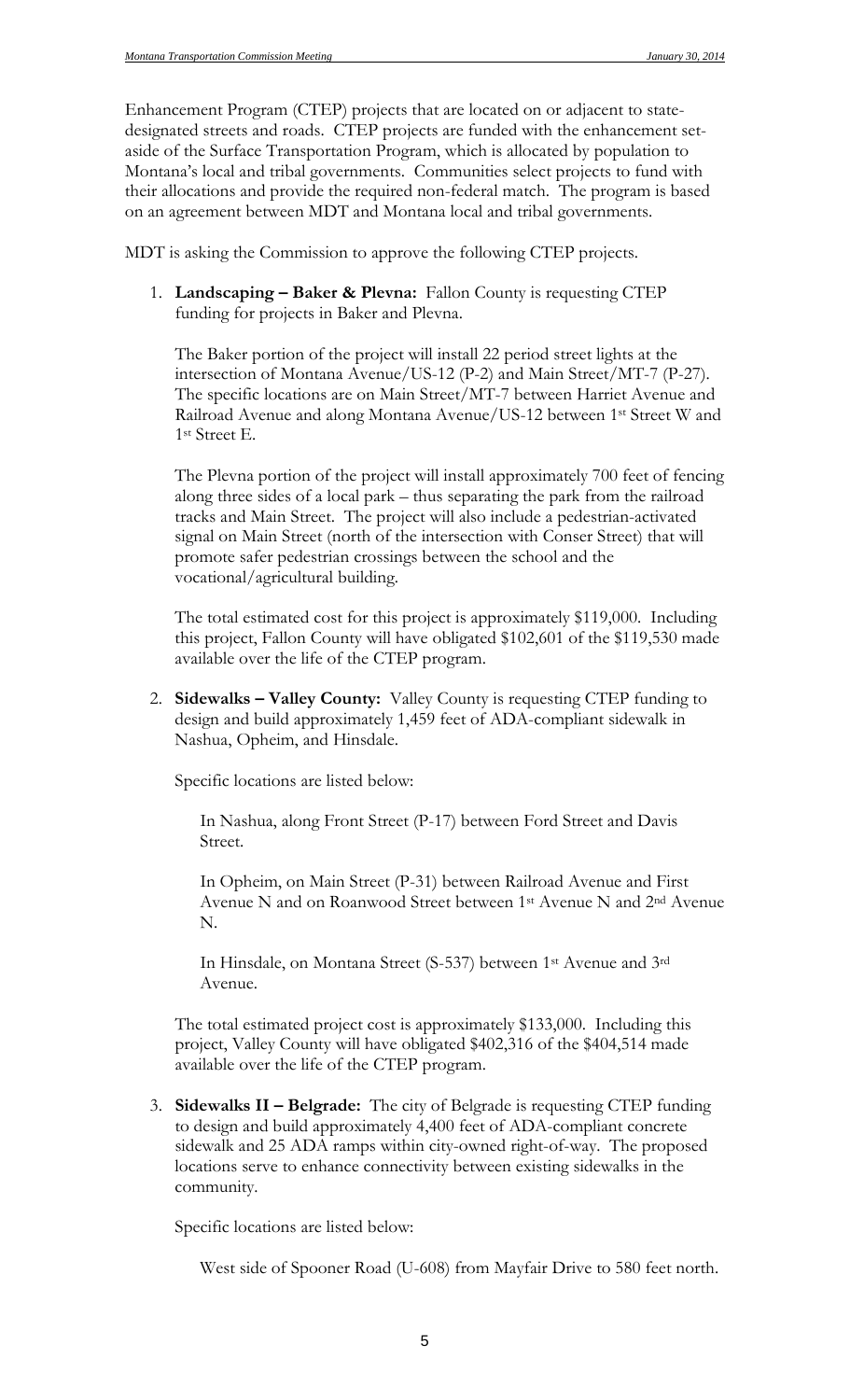West side of Broadway Street (U-603) from 205 S Broadway to Main Street.

North side of Madison Avenue (U-603) from Broadway Street to 820 feet west.

East side of Jackrabbit Lane (N-291) between the Lee & Dads approach and Missoula Avenue.

East side of Jackrabbit Lane (N-291) between 300 Jackrabbit Lane and Northern Pacific Avenue.

South side of Yellowstone Avenue between Oregon Street and Montana Street.

The total estimated project cost is approximately \$280,000. Including this project, the city of Belgrade will have obligated \$527,367 of the \$542,102 made available over the life of the CTEP program.

*Summary:* MDT is requesting Commission approval for three CTEP projects with an estimated total cost of \$532,000. Portions of these projects are on or adjacent to state-designated streets and roads. The state will perform a final review of all projects to ensure substantial compliance with project plans, specifications, and estimates.

The proposed projects have been prioritized through the respective local government processes and are consistent with the policy direction established in TRANPLAN-21. Specifically, traveler safety and bike/ped features will be enhanced with the addition of these projects to the CTEP program.

Staff recommends that the Commission approve the addition of these projects to the program.

Commissioner Lambert moved to approve the Enrichment Projects on MDT Rightof-Way: Landscaping – Baker/Plevna, Sidewalks – Valley County, Sidewalks II - Belgrade. Commissioner Griffith seconded the motion. All Commissioners voted aye.

The motion passed unanimous.

#### *DBE Presentation – Patti McCubbins, MDT*

Patti McCubbins, MDT Civil Rights Department presented a Power Point Presentation to the Commission. The purpose and the intent today is two-fold: (1) the Commission wanted to hear about the DBE Program and learn more about it, and (2) It is a goal of MDT this year to do training in all of our programs.

*DBE Program History – Why we have it and why it exists*. It started back in 1980 when Congress responded to the Title VI Discrimination Law. They had heard from a variety of business folks in the construction industry and transportation, transit, and aeronautics that there was discrepancy in women and minorities gaining contracts and getting employment in those areas. So Congress acted. By 1983 Congress enacted the program and started implementing steps. The background sheet I handed out shows that it went all the way through until about 1995 with a lot of changes and continues to change every time Congress meets or an issue arises they go back to the drawing board.

I've been doing federal program implementation for 20 years. This program is unique in itself because it never ends. Generally in a lot of federal programs that are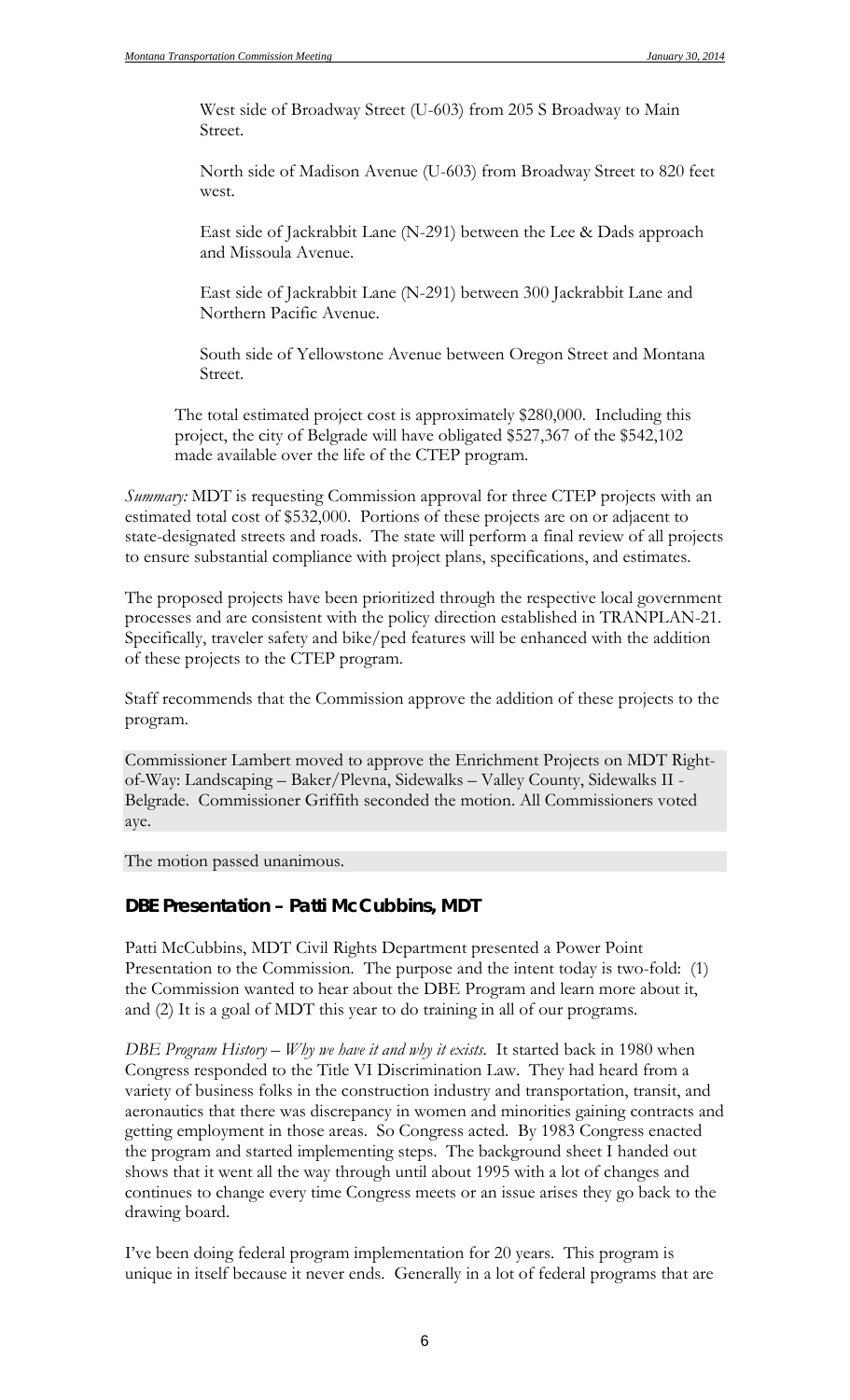administered in a small group or focused area they do the programs for two to three years and then leave it to the state to adopt the program, fund it themselves, and adapt it to their state. They stop their funding and may leave resources for a while or they may re-enact it under a different name but with the same intent. The DBE Program has never done that; it has always continued. In my opinion that is why we have some of the bumps we have because it keeps continuing and Congress has not taken a re-look at it to take care of the errors and problems to improve it. They have left the DBE Program intact and tried to do that through amendments and Congressional actions. That makes it very difficult for people to absorb it and understand the changes.

The other thing a little different with this program is that it is a nation-wide program and the rules are the same for Montana as Florida, Texas, Massachusetts, New York, Utah, Wyoming – it's all the same. So what makes our task so difficult is that we have to take those federal guidelines, rules and laws and establish them and make them work for our state. So when people say it's a little vague on the federal side they are right; it's very vague. However, I believe their intent is so that it fits everyone in all 52 states. I won't tell you that it's an easy program to administer but I think we've addressed some of the problems in the past and we continue to do that.

Probably the most contentious part of our program is the DBE goals and how we set a goal and enforce it and expect it to be addressed. It started out as a 10% goal on a national level that everyone had to meet on the federal dollars they received for transportation projects. In 2005 there was a lawsuit in the 9th Circuit Court and we lost. They said for your area you now have to establish a goal that is pertinent to your area. Meaning that we had to do a Disparity Study that looked at what groups needed help – women, minorities, etc. and what that looked like.

I believe it was in 2008-09 that the Disparity Study was done for Montana and we implemented that in 2010-11 and then a goal was approved by FHWA of 5.83% for the State of Montana. The groups we identified were minorities and women. Some states in their Disparity Study have specific groups targeted – so that's where you'll see it was a WBE Program or an MBE Program because they have specific groups that their Disparity Study pointed out that they have to focus their DBE Program on so it's not as global as ours.

Commissioner Howlett asked if this DBE Program applies universally to all federal programs not just Department of Transportation, for instance, does it apply to DPHHS? Patti McCubbins said it does not. Commissioner Howlett asked why it just applies to Transportation. Patti McCubbins said Congress enacted it for the transportation dollars in 1980 based on complaints they received that there was disparity. Commissioner Howlett said that in establishing the Disparity Study and setting a goal of 5.4% my assumption is it is a reflection of the percentage of minorities in the state. That has to be a factor and there is some sense of reasonableness in using that figure. I know the Native American percentage in this state is approximately 6% of the state population. So when we talk minorities in this state we are talking about women and Native Americans because there are very few African Americans or Asian Americans. We are talking about Native Americans and women. Patti McCubbins said our focus has been on Native Americans and women. We didn't break it out in the Disparity Study; we just did the DBE and included everyone. There is also an SBE (Small Business Enterprise) that we now focus on as well. That is how we got the 5.83% - that's why we use it on our contracts and do the oversight for the 5.83%.

Commissioner Howlett said it's a goal that Federal Highways, by statute, has to implement. So it's not something we have a lot of flexibility with; its part of Federal Highways funding to the state. Kevin McLaury said yes. The methodology is how we got to that goal. You said there are 6% Native and other minority classes within the state but that is just one piece of the whole. To get to that goal we look at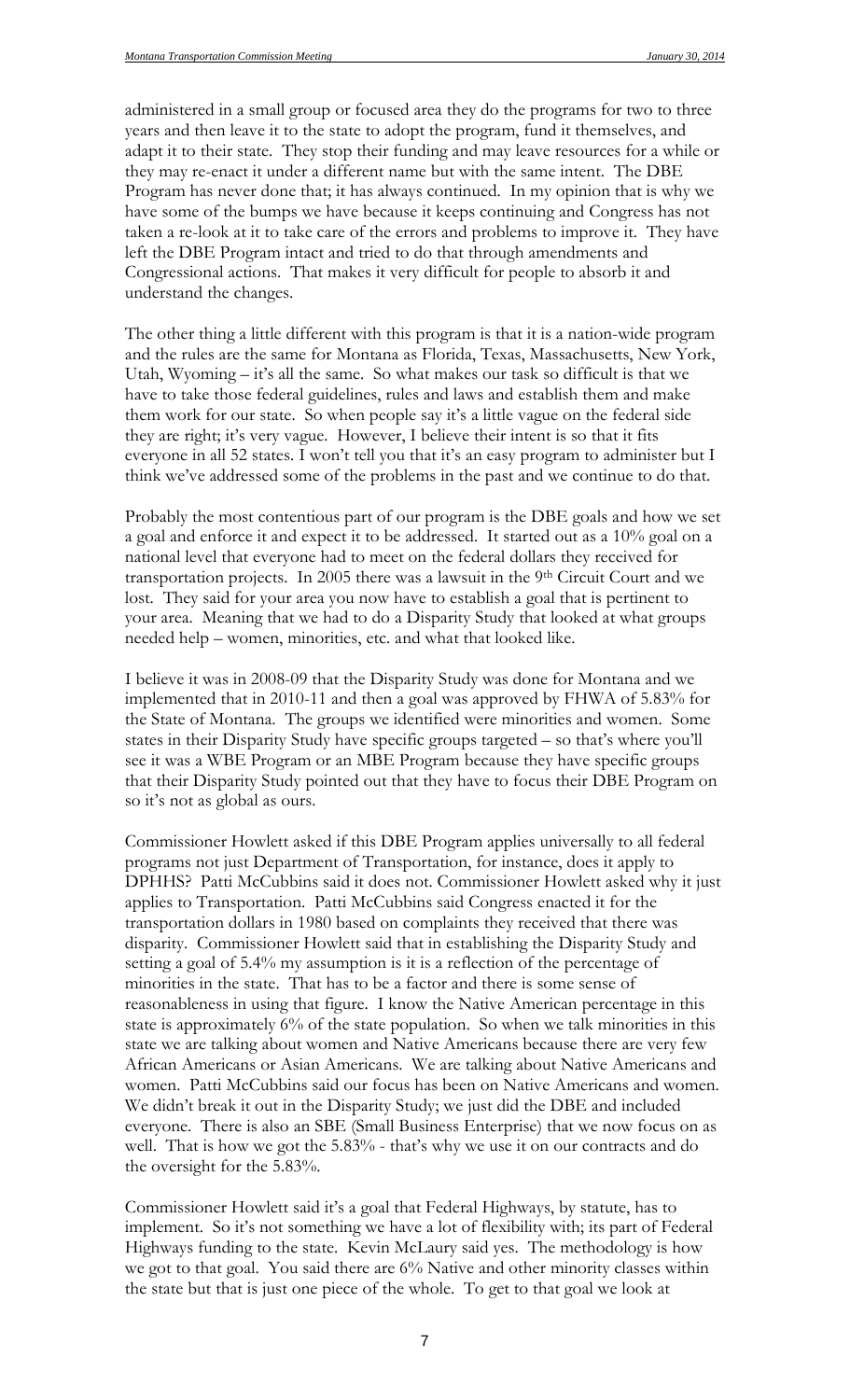minorities who are ready, willing, and able to work in the construction industry. That's what we approved and what Patti is talking about – the methodology by which the state gets to their goal. Commissioner Howlett asked how a state agency or the feds arrive at defining that number – are there training programs? Kevin McLaury said every company that is a business has a Nix code. That code determines what that company does. From that code Patti and her staff look at all the minority groups that are ready, willing, and able to work in the construction industry in Montana and the method they use. Commissioner Howlett asked if the companies are registered with the Department of Labor. Patti McCubbins said the Nix code is the North American Industrial code; it's in a manual that describes every work-job code you could ever do, i.e., dishwashers, cement workers, etc. There is a code that goes with every job. The codes go in levels so if you're a business owner overseeing the entire operation, you would come out with a higher code. Those codes are attached to a national dollar amount and each bigger code has smaller codes underneath for the detail work similar to Worker's Comp codes.

Commissioner Howlett said he was still not clear about a minority business and how they get registered and how to they get "found" to be active participants in projects. Patti McCubbins said in the past we've done advertisement and recruitment. We focus on Reservations and areas like women's economic development groups to try to advertise the DBE Program and encourage their participation. Commissioner Howlett asked about the role of the contractors who have the obligation to try and meet this goal. Patti McCubbins said for recruitment purposes they have no obligation. Commissioner Howlett said then all the preparatory work is on MDT. Patti McCubbins said yes. Commissioner Howlett asked if we could charge for that. Patti McCubbins said on the federal level no but some states have adopted state DBE programs and then they can charge for that certification. The State of Montana does not have a state program so we cannot charge for that service.

*National Definition of a DBE* – The DBE has to be a for profit small business. They must be identified as socially and economically disadvantaged through a Disparity Study or an Availability Study. The identifying words are "have been identified from the federal level" – it's not our definition, it's a federal definition. They must be at least 51% owner and control all aspects of the business. Have a personal net worth that does not exceed \$1.32 million; two years ago that was changed from \$753,000. To be recognized as a small business a firm must meet SBA size criteria and have average gross receipts that do not exceed \$22.41 million. Montana's Disparity Study focus has been with the Tribal folks and women in Montana.

*How the Program Works* – Out goal has been established. We do a Scope of Work. We then take the federal regulations and the rules they've established and their guidance and develop a program for the State of Montana through MDT. We take all their recommendations and put together a program based upon Montana's needs. With that we use the goal and submit that to the feds and they approve it. Kevin's office looks through it, screens it, and works with us through the process so it's pretty seamless. We then submit that to Washington D.C. and they either say yes or they suggest changes. We then make the changes and submit it again.

Currently we have 107 Certified Highway DBEs. We have a 169 all DBE's. Site visits are conducted so every DBE doesn't just do the application, they actually receive a site visit at their business to see if they can do the business, who's in charge, what kind of business they have, if they have the appropriate equipment, if they have a separate office or are they running it out of their home. We do the site visit to see if they meet all the qualifying factors to assure that everything in their application is correct. We then determine if it's valid before we ever issue a certification to them. Their applications would scare you because it is about four to five inches thick by the time their done. We don't do the on-site until those are done. They have to submit three years of financial history and their bank has to sign off on it. These are all federal requirements.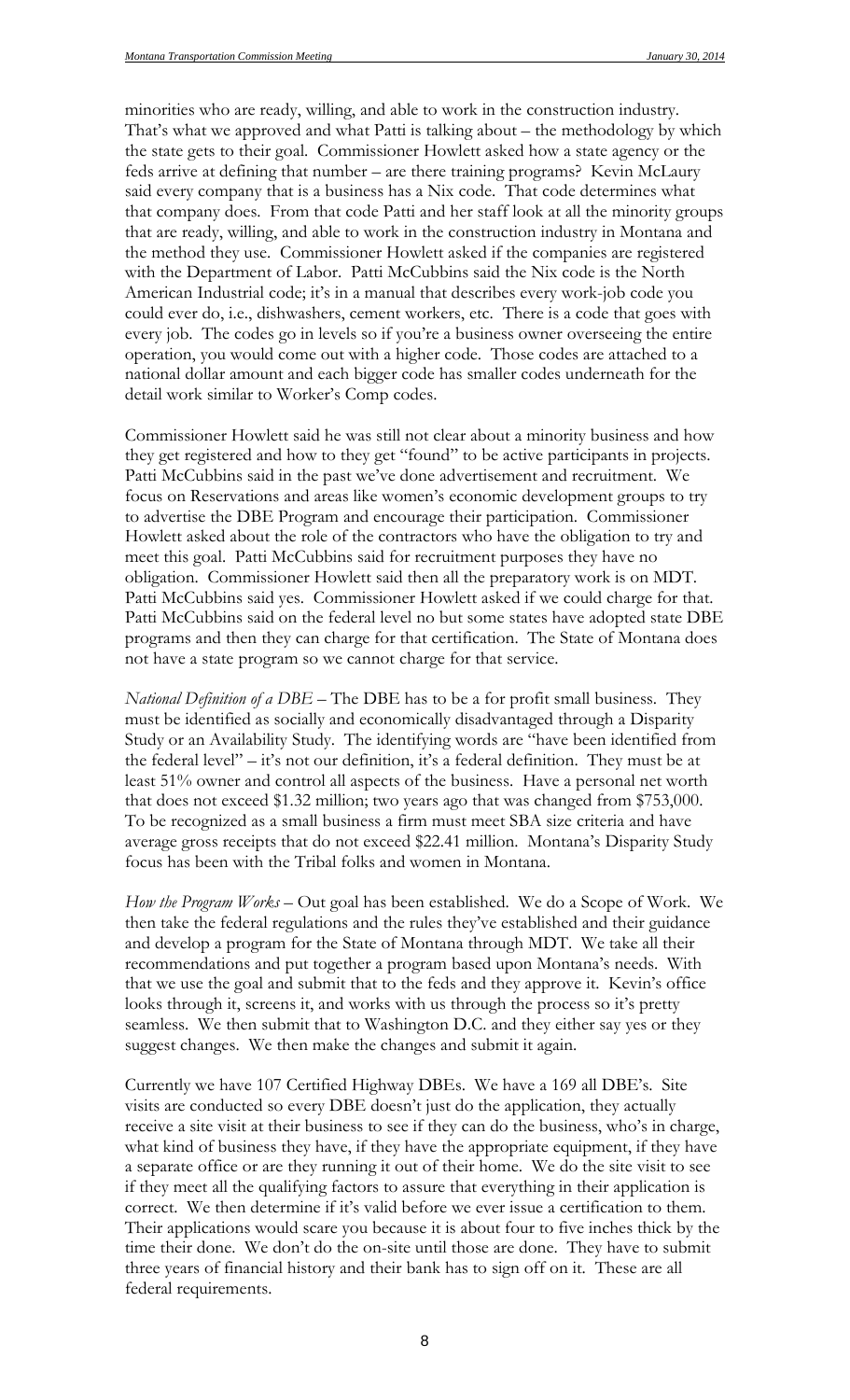The application is what starts the process (she handed an application to each Commissioner). Commissioner H owlet asked if there was any effort underway to streamline this. It seems to me we are trying to run people off rather than encouraging them to participate. There was a Paperwork Reduction Act passed several years ago. Patti McCubbins said part of that is to eliminate fraud. Some states have had a large amount of fraud. Other states have very cumbersome requirements. There are no secrets by the time they are done with this process. It's pretty hard to sneak anything by if it's done correctly. We're trying to make the DBE Program secure and safe. Final certification is issued to the applying DBE once the on-site has been completed and they meet the qualifying measures.

We received \$102,000 for the Supportive Service Budget so once they are certified we assign a Supportive Service Person to support them. We haven't gotten notice on this year's budget but we assume it will be the same. Those dollars can't be used on FTEs or computers or anything that benefits MDT in any way, shape, or form. Commissioner Howlett asked if those dollars were subject to sequester. Kevin McLaury said no they weren't. Commissioner Howlett asked what the money went to. Patti McCubbins said we are currently looking at a different approach. Historically the staff person went out into the field to give support to those DBE's for Excel training if they need it or any special training they may need. We send out an email to the DBE's to see if they have any needs this year, i.e., special training, license needs, etc. Commissioner Howlett asked if this was after having completed the four-inch application. Patti McCubbins said they can't get one dollar unless they are certified. The money only goes for highway DBE's. Commissioner Howlett asked how many staff people they have. Patti McCubbins said there are two. Commissioner Howlett asked if that was enough. Patti McCubbins said that was not enough and I've been working with the Director and Deputy Director to address that and we've got a plan to bring someone in at least part time to help. The applications are four to five inches thick but so are the renewals. Commissioner Howlett said in the early 80's they had more people in Civil Rights than two. Patti McCubbins said she had more people in Civil Rights but they have other jobs. We just have two in the DBE Program. The Supportive Services is strictly run on the needs of the DBE's not by what we think they should be doing. So now we've given them support, we've certified them, we do the on-sites, and now it's time to get a job so they can start making money so they are no longer disadvantaged and have an opportunity to compete in the world of construction.

*Project Specific Goals* - To make it fair, MDT has put together a Project Specific Goal Study Committee. Kevin can talk about that. We use the construction folks, DBE staff, federal highways and our contract planning. Kevin Christensen said we take a close look at the project, the geographic location and try to make a realistic determination of the work available to DBE's. We do a detailed analysis of the project and based on the type of work, volume of work, amount of available work, geographic location, we'll assign a project-specific goal. Patti McCubbins said we took that approach because some of the contracts aren't really big and you wouldn't have a lot of opportunity to get a lot of subs in a specific contract with a small amount of money. The other piece to that is if it's a job in Culbertson, we only have one DBE in that area and it would be too expensive to come from other areas of the state. So we try to take an approach that is fair. If it's a small dollar amount we don't put a percentage on that either; we try to look at each individual project to make it as fair as possible and successful for both the DBE's and the contractors.

Commissioner Lambert said you assume because of where the project is that no DBE's will bid on it. How do you know that? Patti McCubbins said my staff knows the DBE's and we're getting much better at knowing them and what it is they can and cannot do and what we believe they will bid on. We promote them to bid on all kinds of projects. We look at the DBE availability and we also look at what that job requires and if we have enough DBE's or any DBE's that can do the work the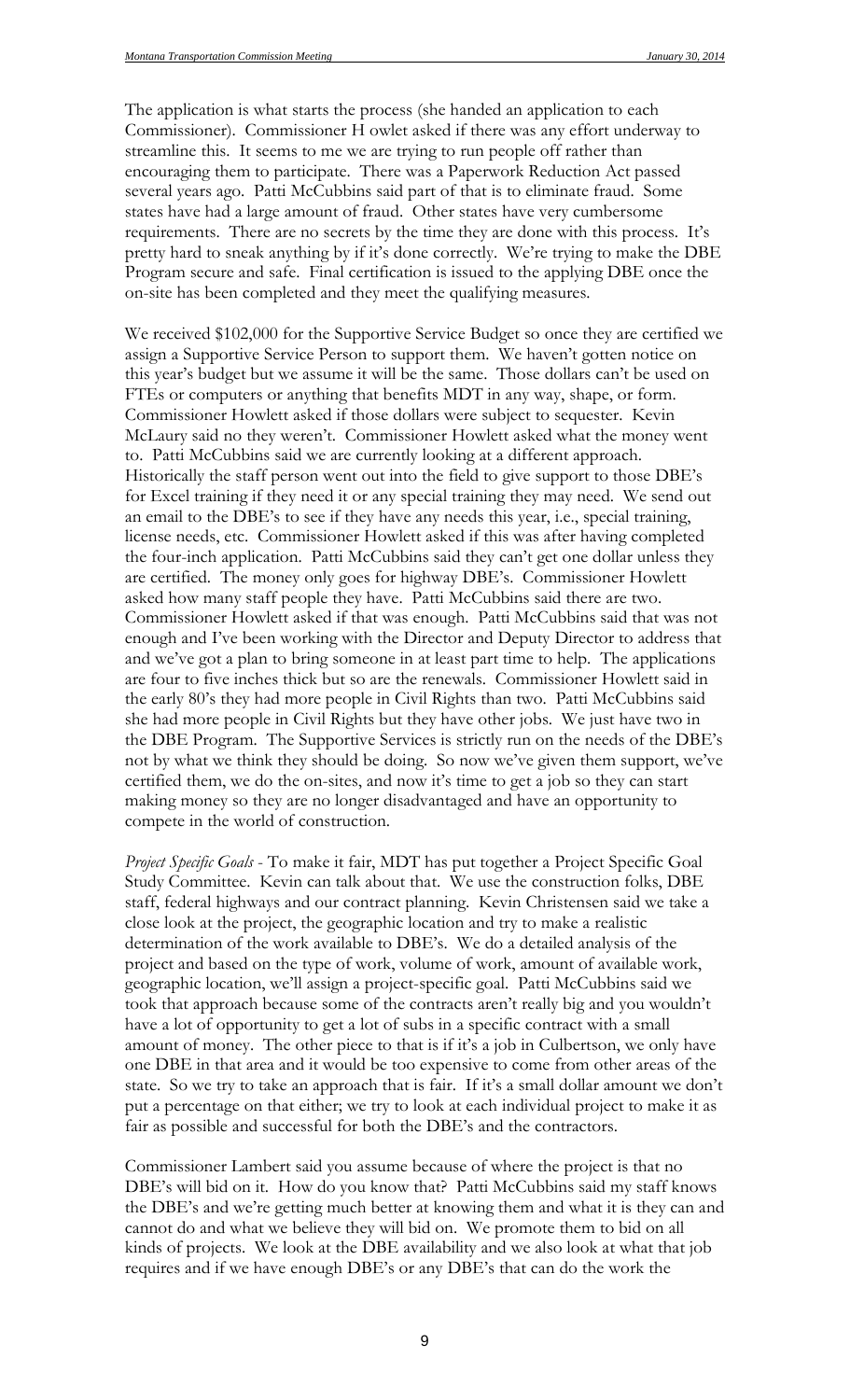contractor would need a sub for. So there's of qualifying factors that come into that process not just one.

Patti McCubbins said it is not just 5.83% across the board. When we set a project specific goal, we don't just say every one of them is going to be 5.83%. We look at them and assign a percentage. They might have a 1% or 9% - it depends on the size of the project, the availability of qualified people that can compete for those jobs. Commissioner Howlett said on the last conference call on Tuesday, every one of the companies that were successful exceeded the standard that was set. That was really encouraging. You are getting the word out there and these companies are finding people that want to work. What is your attainment of the 5.83%? Patti McCubbins said we obtained almost 6% this past year.

After we do the project specific goal setting, the staff goes to work to make sure they notify the DBE's that are in those areas to make sure they look at the posted projects to see if they have the capability or interest to do those jobs or if they are already busy working somewhere else or are able to take on another project. So we look at it again and go back to the DBE's to ask if they can do this.

The quote requester is on line so the contractors can also retrieve a quote request from all the DBE's. We've put a lot of work in this last six months to try and eliminate some of the errors with access to our DBE list – making sure it was clear, easy accessibility, etc. because we did have a tremendous amount of work to do on that. It was not as easy as it should have been but the process was still there. So the contractors would go in and start recruiting for DBE's if the project has a project specific goal. We've given them ways to do that through the quote request, the list of DBE's, and other ways.

*Good Faith Effort* – So now we come to the good faith effort. Congress has said that you can't just say you tried; the contractors have to prove that they tried to recruit DBE's. They have to show a good faith effort if they cannot meet whatever percentage we've assigned to that contract. Commissioner Howlett said we wrestle with that here. Patti McCubbins said we have also wrestled with that and hopefully we're getting better. You have the handout for good faith effort that goes through the process. Staff verifies when the contractors submit their good faith effort – they get on the phone and call the DBE and ask if they denied the work. We have DBE's that say yes they did because they didn't have the capacity to do the work right now and some have said no the good faith effort was not practiced. That puts us in another situation which is the appeal process and going to the next lowest bidder on the list. That is very cumbersome. Commissioner Howlett said that is what precipitated the Commission's request to the Department about streamlining the process. I know there were some feelings that the Department had acted a little strong with the contractors and in reality we don't have a lot of choice because this is a federal rule. We tried to make that clear to the contractors. I've had some parking lot discussions with different people. This is something we're not trying to ram down the contractor's throats; its' the law and we have to do it if we're going to accept federal money. I think the work you've done and what we've seen in the bids prove its working and it's changing a lot of minds over time. It's not something we're going to move away from. It's something I'd like to see strengthened. We need to give these small companies an opportunity to participate in the Montana dream.

Commissioner Griffith asked if we were making strides in the disparity groups. Do you see a day when women or Hispanics are no longer included in the goal? In you're 20 years of experience, has the program made any strides to lessen the disparity? Patti McCubbins said she had only been with the Department for three years and only had the DBE Program for the last two years. I don't know if we have enough information to say we've made a big impact to make the change that they are no longer dispirit. We've looked at focusing on a better program based on the intent. It can't just be a program we're running because there is a population that we feel is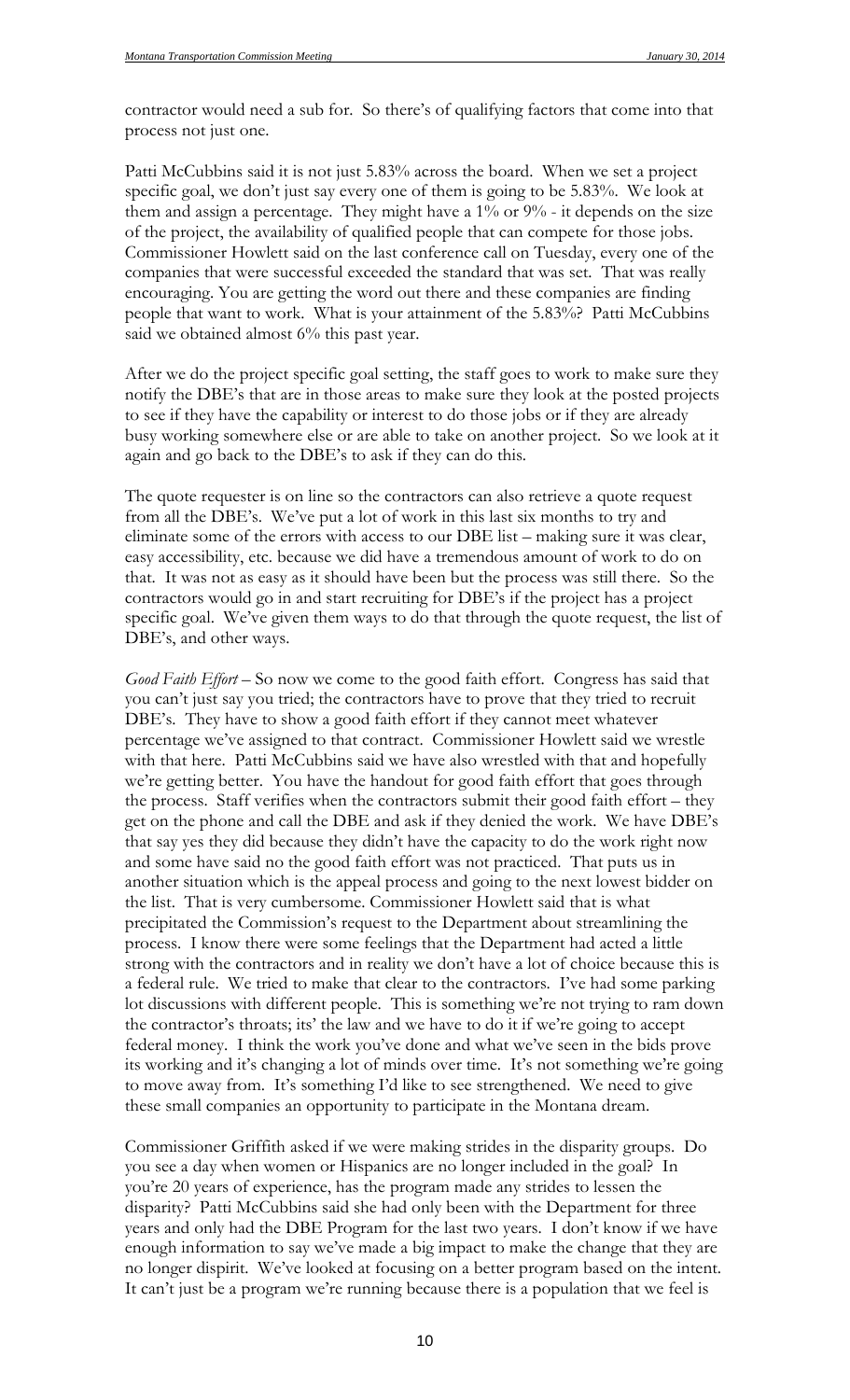dispirit and we want to help them, there needs to be some obligation on their side as well. The feds have given us some tools and some ideas to address that and we have done that this year as a practice.

Next year the feds will implement the business development plan which they have to now submit to us. Anyone who qualifies for the DBE Program has to also qualify for the same factors as the SBA. The SBA requires every business they work with and certify to have a business development plan that has to be approved by them and has to be a working document. The feds are looking at that as well and this year they have said if we have not already incorporated that then you will do that. So next year it will be mandatory that we implement that. This year was our practice year and we're introducing that to our current DBE's and applying that to the new DBE's that are applying. So then next year everyone will have that. With that business development plan the feds will not let you graduate anymore – once you're a DBE you're a DBE forever unless something changes under the qualifiers, i.e., your personal net worth or you're no longer a minority. There has been a lot of conversation about the fact that if you can't graduate, then we need to break it out. The new DBE's should have a different expectation than those who've been in the program for 10-20 years. So we're looking at that and maybe break it out into what we call tiers. In the first 3-4 years you'd be in the first tier and have a business development plan. They may need more training regarding human resources, payrolls, taxes, excel – beginning business kind of struggles. The second tier might be one where you need more training on expanding your business a little bit more, financial training, etc. Again the feds want us to use the SBA model and MDT has been very good at allowing the staff to work with economic development groups, tribal economic development groups and to expand what that looks like. It's going to look different for each group of folks. Remember that we certify everyone – we have transportation groups and we also have SBE's. Another group that falls under this is someone who wants to open up a Mom and Pop store. If you meet the criteria we will certify you. They won't get the supportive service dollars but we still invite them to trainings free of charge and try to support them in any way we can. Their application process is absolutely the same as for the DBE Program.

Commissioner Howlett asked if a larger contractor could meet their DBE requirements by employing a certain number of minorities or do they have be a DBE? Patti McCubbins said they have to be a DBE.

*Reciprocity* - The other piece is our reciprocity. If someone in Montana who we've certified wants want to work in North Dakota in the Bakken and they apply to North Dakota for DBE status, they can contact our office to see if they are in good standing. The other states will either have them submit another packet all over again or have them print Montana's off and send it to the other state. The other state can then certify them in that State as well. Those applications are just as numerous as the others.

*Training* - Commissioner Howlett asked about Tribal College Training. Patti McCubbins said they are looking at that. We are beefing up our training into that area and utilizing other programs such as our Affirmative Action Program to try and help us with that outreach and recruitment. Commissioner Howlett said it was his understanding that there were a couple of tribal colleges, Fort Peck and Salish Kootenai that have training dollars. Patti McCubbins said that was a different program – OJT and Supportive Service Program. Commissioner Howlett asked if anyone knew the status of that. Patti McCubbins said they don't know what that is. My understanding is that we've done a very good job but there were a few states that didn't do such a good job so they are holding up everyone's OJT funds. Kevin McLaury said the OJT Supportive Services dollars has a finite amount of money. In the past all eligible entities had been applying for it so they are not moving the programs forward as much as the agency would like to have seen. Our headquarters folks have made a very strong concerted effort to go to those other entities that have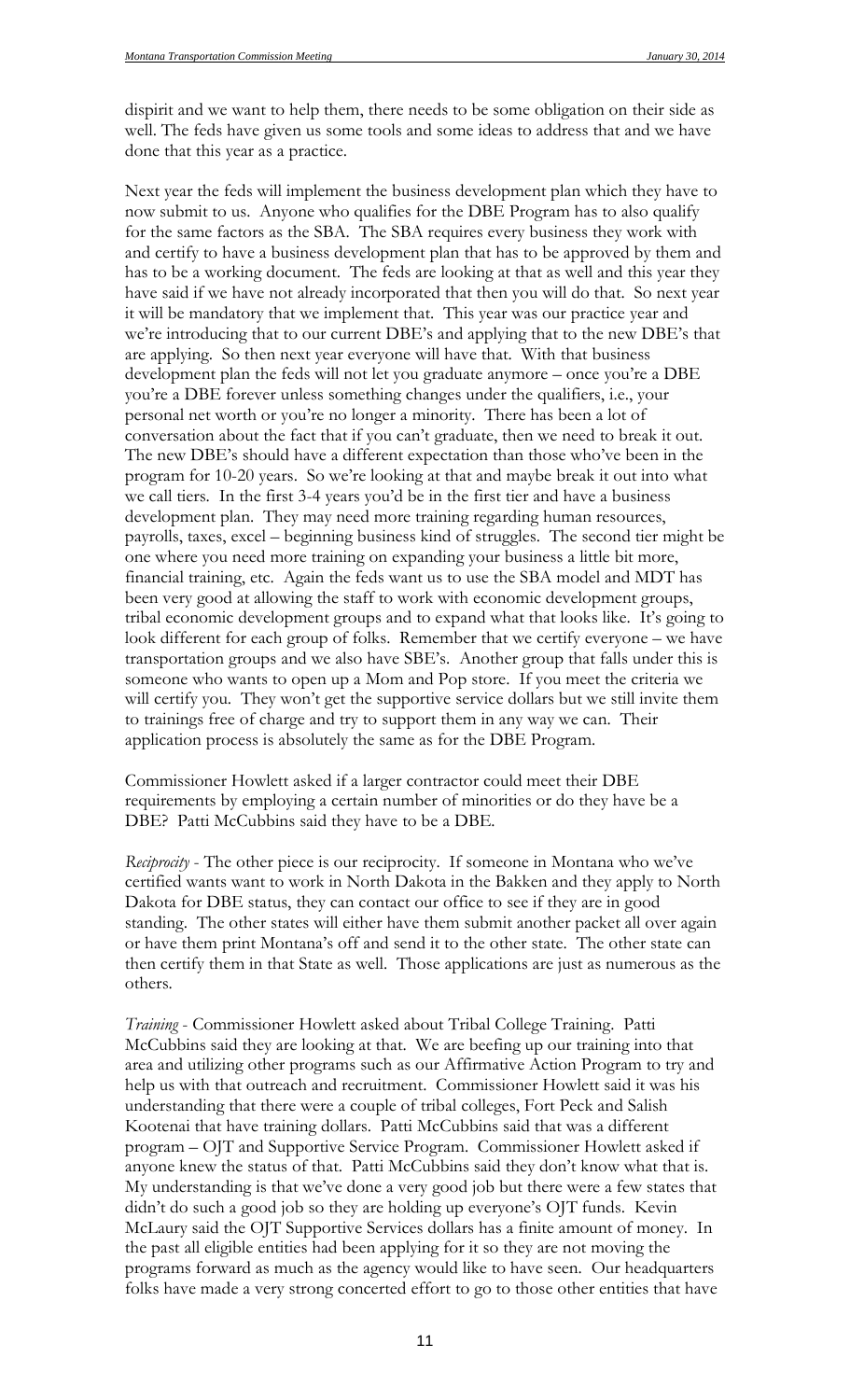not been taking advantage of this and teaching them what they need to do. The pot is the pot. Previously if you only had a small number, they were getting a pretty large amount of money – SKT was getting \$500,000/year. The pot is the same but the number of applicants has significantly increased so the agency is trying to meet the needs of all those who have asked. So the amount SKT is receiving has been significantly reduced because other people are now trying to ramp up their programs. It's kind of the same as the DBE Program – once you're at a certain level and you've attained some level of success, we don't want you to continue to be reliant on those funds. There are other avenues through this process that we're teaching you to use so others entering the program can use the money. Commissioner Howlett asked if there had been notification to these entities of their status and what they will receive. Kevin McLaury said they are still waiting to see where they are with the funds. I'm not aware that OJT money has sent out notification on the dollar amounts.

Commissioner Howlett thanked Patti McCubbins for the hard work she put into the presentation. We now will take public comment related to this.

#### **Public Comment**

#### *Montana Contractor's Association - Mark Wessinger*

I want to thank you for the opportunity to come before you today. Cary Hegreberg sends his regards and his regrets that he couldn't be here today; he is in Billings working on the Montana Energy Conference. He asked me to present some information to you.

The Montana Contractors Association understands the DBE Program is a federal program and that MDT is doing its best to implement this complex and important program. We want to assure you that the MCA members want to play by the rules and this issue is routinely and vigorously discussed internally among MCA members. The Associated General Contractors of America is working on a federal level to reduce subjectivity and improve clarity and successfully implement this program on a national level. MCA is working closely with the AGC to achieve these same goals.

This is a DBE Contractor's tool kit that has been distributed numerous times by MCA to its members. MCA has been stressing with its members that they need to familiarize themselves with the requirements of the DBE Program and what is required to meet good faith effort. This particular tool kit has been endorsed by the AGC of America, the National Association of Minority Businesses, and Women First. Having said that, MCA members have some legitimate issues that I've been asked to present to you today:

1) Good Faith Effort: First of all MCA is very appreciative of MDT's attempts to provide guidance and clarification on this issue even though some of that guidance was subsequently rescinded. Your Good Faith Efforts has a draft on it is that correct? Patti McCubbins said yes because we are making some additional changes to it. Mark Wessinger said it looks like good guidance and MCA is very appreciative of that. However, contractors are not confident that the guidance for what constitutes good faith efforts is clear enough. It is generally perceived as being too subjective. There are words such as "adequate" and "reasonable" and "excessive" that are undefined. In its implementation the DBE Program is generally perceived as being a quota program. Specifically contractors believe that if they do not achieve the project specific goals, any and all good faith efforts will be determined to be inadequate. For example, in 49CFR subsection e, it says that "contractor is not required to use a DBE if the DBE price is excessive or unreasonable compared to a non-DBE quote or self-performed work. Contractors do not believe that guidance is applicable. Commissioner Howlett said maybe they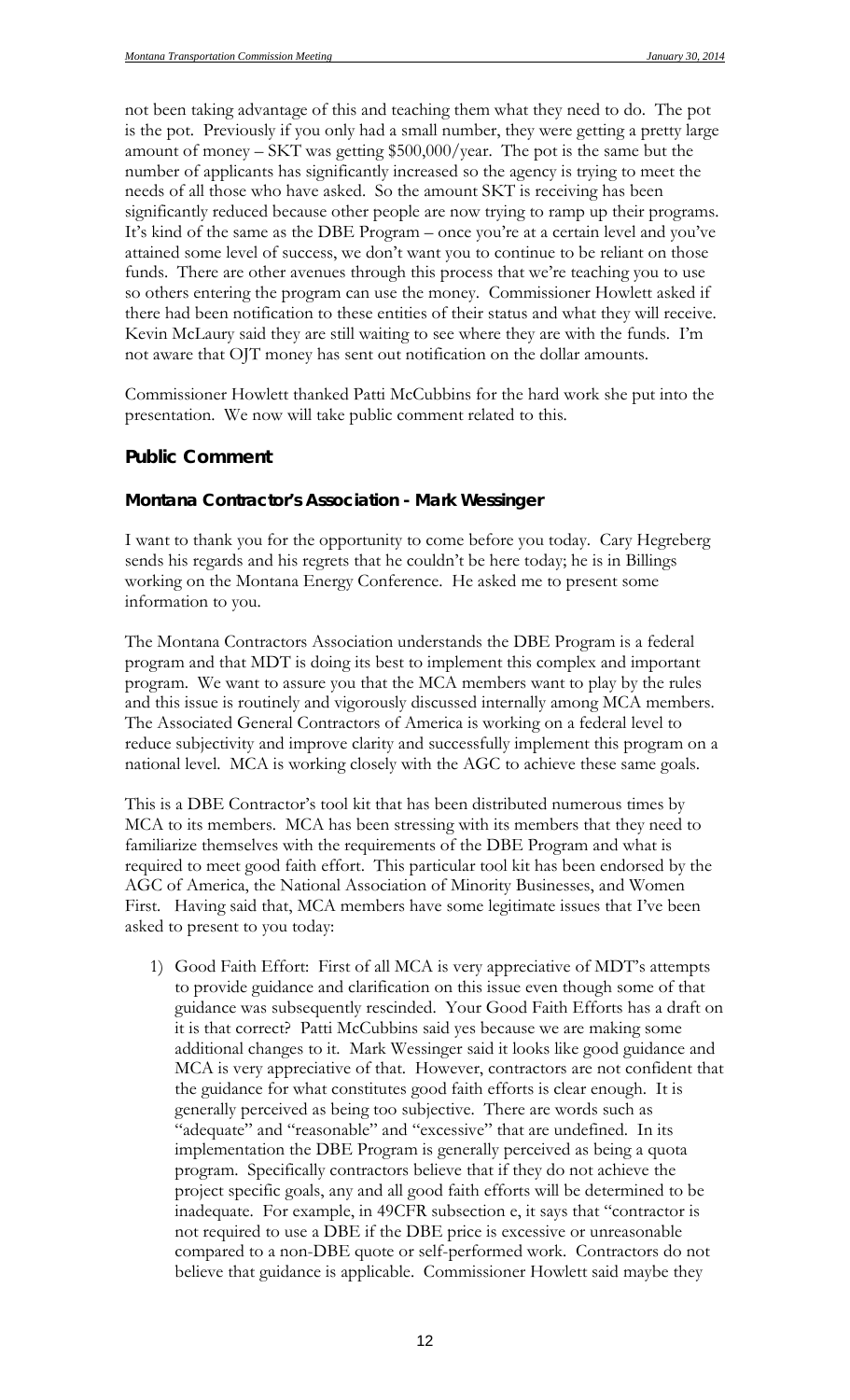should change the law. Mark Wessinger said they are going to meet your project specific goals but the attitude out there now is they will meet the project specific goals regardless of the cost. Commissioner Howlett said these are federal rules. I take exception to the fact that you're implicitly accusing this agency of setting quotas. We're not setting quotas. These are the federal rules to utilize and expend federal dollars. Mark Wessinger said MCA is not accusing you of that. I'm trying to give you an idea of how the program is being perceived. MCA understands it is not a quota program. Commissioner Howlett said that's the world MCA is in otherwise you wouldn't be here on their behalf. Mark Wessinger said I'm representing a large group of people that have differences of opinion. This is the general perception.

2) MCA has also had reason to question the validity of the list of DBE firms that MDT makes available. These firms are supposed to be ready, willing, and able to perform the work listed. Unfortunately that is not always the case. I have one specific example to illustrate this issue. Director Tooley and Kevin are aware of this particular instance and can fill you in on the details.

Commissioner Howlett said there has been one instance. Mark Wessinger said this particular job had a 5% DBE goal on the project. The Prime Contractor used five DBE firms to meet that goal. One of the firms they used was someone who had expressed willingness in the past to do work for them but had no experience working with the firm. They used their quote and used the firm to meet that project-specific goal. They found out that this firm had no money, no financing, and no bonding. To cut to the chase the sub did not pay its workers and this particular firm was out of pocket a substantial amount of money to make those workers whole. Also we've heard anecdotally from CA members that some of the DBE firms on the MDT list when contacted stated they did not perform the type of work they are listed for. Also some of the firms stated that they do not perform work in the state of Montana. In short, MCA is concerned that this DBE list may not be properly vetted. Also it is MCA's concern that if the list of DBE firms is being used to determine availability to set project specific goals, those goals may not be reasonable if those firms are not available to actually do the work. Now MCA believes that there's an opportunity here to work with MDT and look at the methodology and hopefully assist MDT in refining the methodology used to set those DBE goals.

Commissioner Howlett said that his hope was that we would work together but I'm a little skeptical about "a coyote in the chicken house." Do you follow what I'm saying? Mark Wessinger said he did not. Commissioner Howlett said we have a set of rules and there is no flexibility with those rules. The flexibility is in the project specific goals. What I'm gathering from your presentation, one questions whether or not this department has done its job in asking if the list was properly vetted. You used a good example of someone who said they were ready to work but didn't work in that area. I suggest that the firm probably needs to do their own research on some of these people as well. I don't think that's solely the department's responsibility. If I'm going to hire somebody I'm going to get some references. Mark Wessinger said if you look at the guidance MCA is making available to its members, it goes over those steps and recommends that they personally vet these firms.

Commissioner Howlett said his preference is to work together on this but we've struggled with MCA over the last couple of years over this whole issue because I don't think initially they believed it was a concept they could accept until we finally arrived at a decision that we didn't have any choice but to use the court decision. Up until then it was a fight and it continues to be a fight. I think the department is working really hard to try and find the best avenue for these people to be able to work – both the contractors and the disadvantaged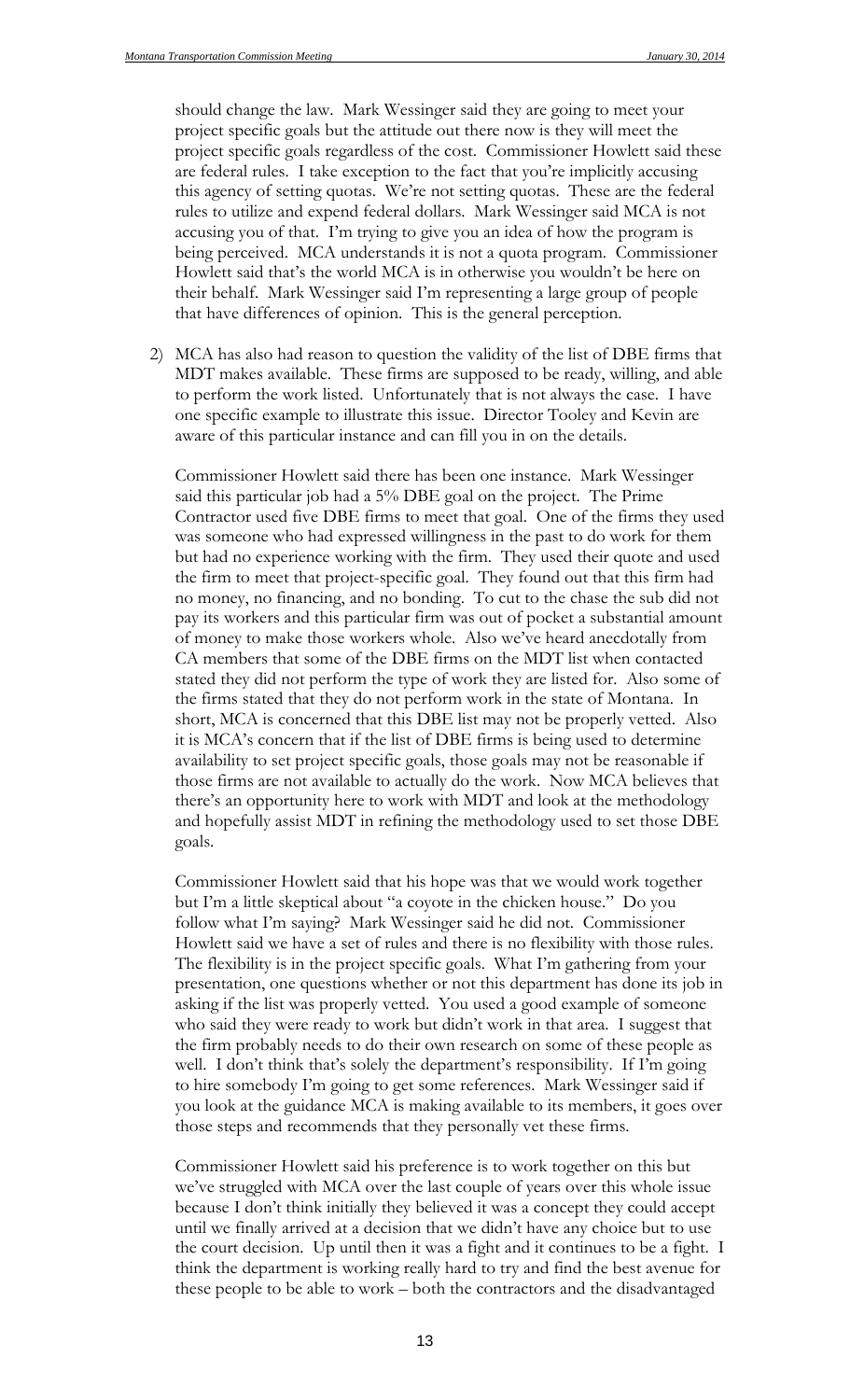businesses but it's an on-going struggle to get MCA on board with what we're trying to do and have to do. Mark Wessinger said MCA is working to try and implement this program as well; they want it to be successful and are doing a better job of distributing the information, trying to inform and educate their membership as to the importance of it. In general, speaking as an outsider and a non-contractor, I don't perceive in the membership any kind of animosity or bias towards this program. They want it to be successful; they just want the rules to be clearer so they know how to go about playing by those rules. Commissioner Howlett said that was a reasonable position to take and I hope we can get there. We've struggled with it this year and we've struggled with it for the past couple of years. It's time to understand that we don't have a choice. If the rules are not clear, we will continue to work to try to make them clearer. It troubles me when you come in here and use terms like "it's not properly vetted, you're way too vague in what you're asking us to do."

Mark Wessinger said MCA has been working with MDT. There were efforts by MDT to define what is an excessive or unreasonable bid or quote for work, but that guidance had to be rescinded. MCA is very appreciative of MDT's position on this issue and wants to support it but they are trying to bring to light some of the issues. Commissioner Howlett said he did not know if there was an exact clarity to what MCA's expectations are because we have a fluid DBE constituent out there. Part of it is the demographics and economics of being able to get to a certain place. We gotten away from the 10% flat goal and now have gone to project specific goal which I think is a laudable attempt to make it realistic. Should it be 2%, 3%, or 8%? Mark Wessinger said I will give you an example – recently there was a large, complex job with the Belgrade Interchange. It was asked internally by MCA why there was no project specific goal on the project because there was lots of opportunity there. The reason was that it was a very fluid project as far as funding and timing of funding and as a result there was no project specific goal on that project.

Commissioner Howlett asked why that was the case. Kevin Christensen said one of the things we look at is the risk of delivering a project and if that risk is perhaps not achieving the goal and having to cancel the project and having to re-let it. That project has a multitude of funding sources and some of them could lapse if they weren't obligated within a certain time frame. In looking at the project the Team felt the risk was too high and the amount of available work wasn't real high on that project. Dwane Kailey said funding-wise it was a very complex project – you had interstate funds, state match, local funds, TIGER grants, and other ear-marked funds as well. It was a very complex funding project.

Commissioner Howlett said he agreed with the department's work they were doing but I'm not a big fan of taking \$28 million off the table for being able to help us with our goal. To your example, every day the contractor signs on the dotted line, he takes that risk whether it's a DBE contractor or not. There are a lot of contractors going broke absent DBE participation. While that example may have been convenient for this setting, there are a lot of other contractors going broke that has nothing to do with it. It's just who gets the job and who gets stuck with that contractor that was probably ready to go broke before then. So it is a dynamic industry and that can happen anywhere. When he signs that contract it's a gamble because the last person to come in with a quote the night before and it's not properly vetted it's a gamble. From being in that business I understand that. I am sensitive to the point they make about taking \$28 million off the table with the Belgrade Interchange.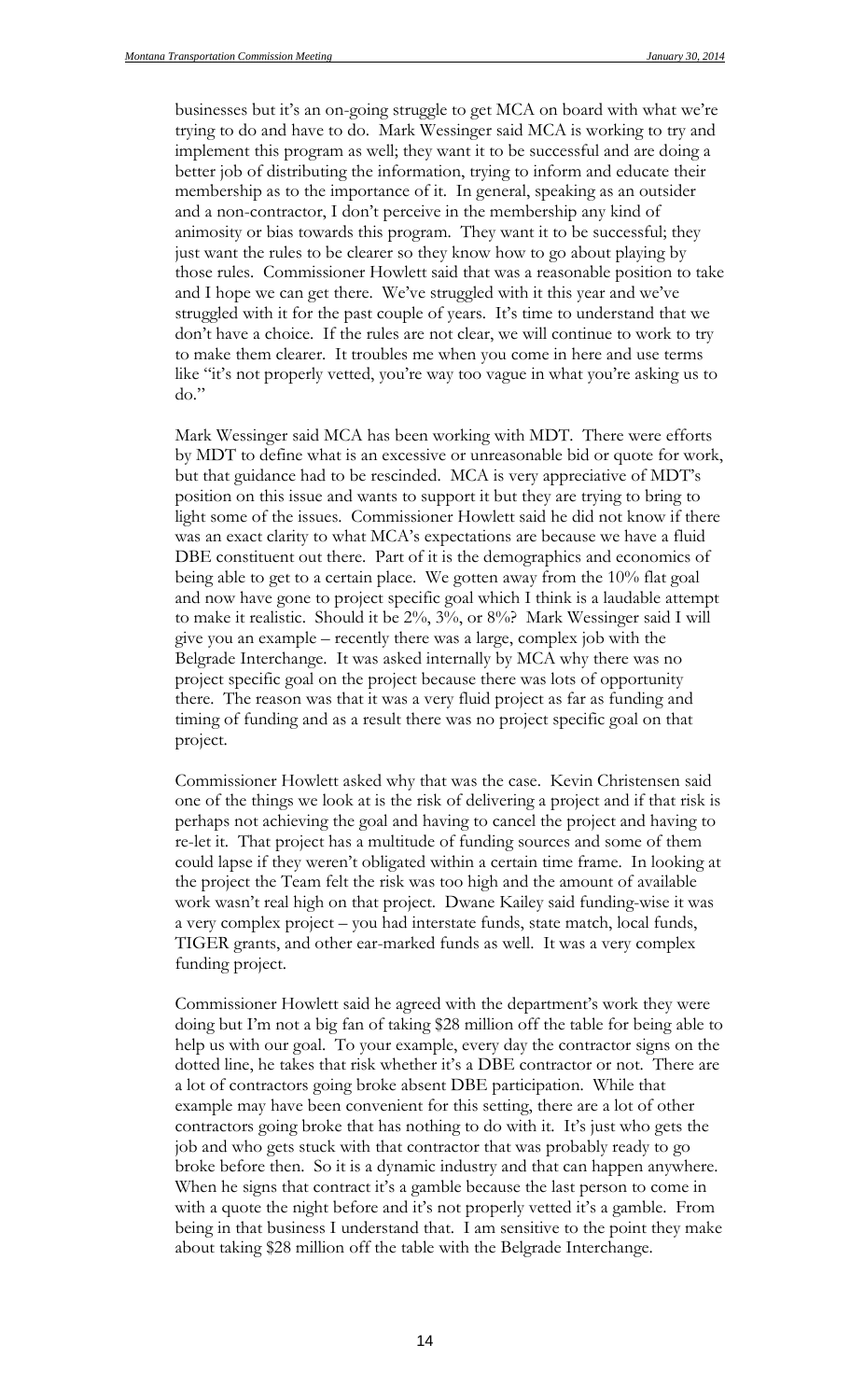Kevin McLaury said not every project has project-specific goals. One of the pieces that Patti didn't get into is how we classify those types of projects. We encourage contractors to utilize DBEs for every project that has federal dollars. Now I want to be very specific, on those contracts that require DBE participation those are considered "race conscious". If the contractor goes above the required, that piece is called "race neutral" or if there is a contract that does not have specific contract goals, if the contractor does utilize a DBE sub that is counted as "race neutral" as a piece of the goal. So when you say there was no project specific goal, the encouragement to contractors is to utilize DBE's in a race neutral program.

Truthfully if we really want to look at the DBE program, in a perfect world we wouldn't have DBE's; we wouldn't need them because we could graduate them all and everybody would be treated equally and have the same opportunities. That's the goal but obviously we're not there. So we have this program to help those who are not in a position that others may have. That's the goal of the program. Commissioner Howlett said he was in agreement and we ought to be achieving that. My point is we have a \$400,000,000 program and we have a \$40 million project that didn't have a project specific goal, that makes all the rest of the projects stand up to a higher level of the 5.83% so they have to be at 6.5% or higher for us to be able to make the 5.83% goal. I understand taking the small projects off the table but I do have grief with larger projects being taken off because of what it does to the next one down the line.

Kevin McLaury agreed that we need to look at the larger projects but MDT has a process where they want to utilize in a repeatability stance, but if we would use maximum participation on all other projects we would be at 13-16 percent. We set the goal at 3-5 percent on a project so it gives the contractor some flexibility into which areas they can use DBE participation. When we change the rules for large projects versus a non-large project the process should be the same for how we determine what the goal is. I think MCA is looking for some repeatability on how we process projects. MDT has done a pretty good job of having that repeatable process. I've told my staff I want it repeatable even though there is flexibility in there, within reason. If we take a similar project two weeks from now and use that process, we should be in the same range. It shouldn't be one place one week and another place the next week. We should be able to get to a consistent process regardless of the size if it meets the criteria. Commissioner Howlett said his only grief was the size of the project in an area where we ought to be able to easily meet goals. Then we move up to a big project in Culbertson and have one contractor, it puts you in a bind for achieving that goal because we've taken \$40 million off the table.

Commissioner Howlett asked about the complexity of the Belgrade Interchange with the different funding sources, don't the various funding sources have the same objective you have. Don't they have some obligation to DBE and don't earmarks have some obligation to DBE? I don't think we can use that anymore. We have to apply the principles because they are federal funds. Kevin McLaury said that is the point exactly – its federal dollars period. It doesn't matter if it is NHS, STP, TIGER because it's federal dollars. If we were to go back today with a different eye, would there be a different goal in following that same process. My hope would be that we'd come to the same range. Commissioner Howlett said it's been a good experience and we've learned from it.

Kevin McLaury told Mr. Wessinger years ago we had a set 10% goal but we've come through a process with the Disparity Study and the department is getting better at setting goals with this methodology. Who's to say that a list is ever 100% accurate? But I would ask the contractors if they find DBE's that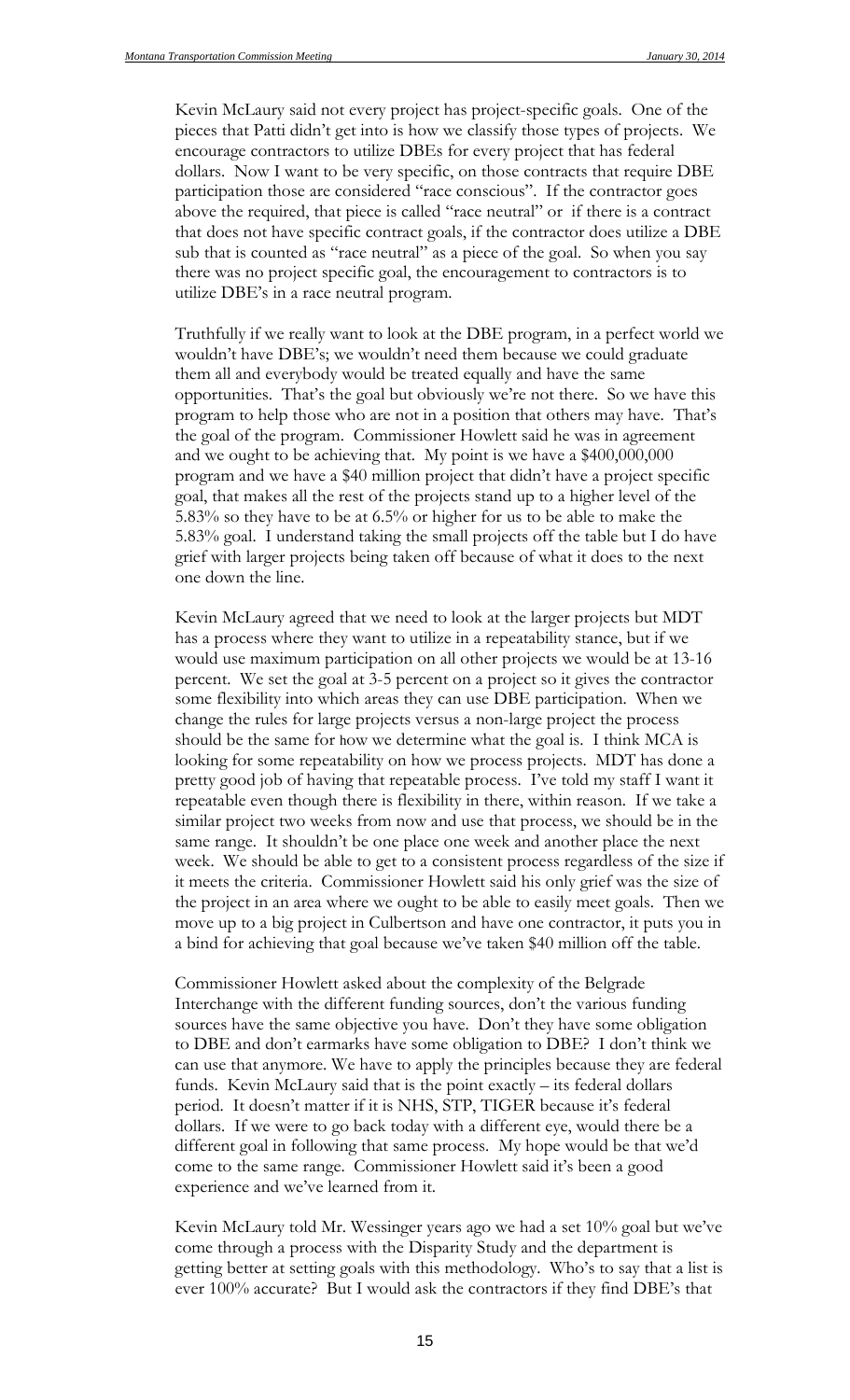shouldn't be a DBE or is questionable, work with Patti's group and let them know. We want the list to be as good as it possibly can.

Director Tooley told Kevin he appreciated his remarks. The example brought forward is a bad example. We had a bad actor. When the department found out, we moved to de-certify that DBE. Patti McCubbins said it is at the federal appeals level. We do pay attention to that. I can't say what happened prior to this but on a national level there's been a lot of attention brought to making sure the certified DBE's are truly disadvantaged businesses. That is why we do so much work on the front end. We are in the process of relooking at our list and we do annual updates. We used to rubber stamp the annual updates but now we're doing on-sites on a yearly basis. She was asked if contractors contact them if they run into issues. Patti said no. We get that notice from the good faith effort. That's when a contractor will say he contacted someone and they said no. I will then call him and ask if he really said no. I tell them that if you want us to help you with this, you have to help yourself too. So we are focusing on that. Directly Tooley said he's asked Cary Hagreberg the same thing. I'm not going to act on anecdotal evidence, I want hard evidence. When we've gotten it, we've taken action.

Mark Wessinger said he'd take this conversation back to MCA and hopefully we can improve communication going forward.

#### Keith Johnson, Mountain West Holding Company

I have one small comment on the DBE Program. Patti has done a good job with what she has. The 5.83% goal that is set right now is coming from the Disparity Study done in 2008. I think there is a new Disparity Study being considered at this time and I think it needs to be considered sooner rather than later. Going back to the 107 certified DBE's who are ready and available for work, in the last study they used 145 but in 2013 there were actually only 37 disadvantaged business companies that actually registered for their EEO registrations. You cannot work on a Montana Highway project unless you have your approved EEO registration. That's only 35 certified DBE's that got their registrations approved last year and of those 37 only seven were firms that do design and build so none of those count towards any of the goals. That only leaves 30 DBE companies that have registered and could actually work on a highway project last year. Commissioner Howlett asked Patti if that was true. We just had two projects that had engineering firms listed as part of their DBE status. Patti said there is another program called Contract Compliance and that program monitors all of the contractors in the State of Montana to make sure they are paying Davis Bacon wages and are abiding by any federal laws. He's referring to the EEO clause for equal employment opportunity and we do not use that as a qualifying factor to certify a DBE firm.

The Disparity Study says that as part of the goal methodology that has been approved by FHWA that MDT is currently using, there is a portion of the goal setting process that does recognize professional services. Dwane Kailey said there were two things getting confused here. In our contracts we delegate to the contractor to do contractor staking. Gastin Engineering was used by a couple of the contracting firms and yes that counted towards the goal. What Kevin is referring to is through our consulting practices we have a number of firms denoted at DBE. If we get participation out of those DBE's we do transmit it to civil rights and we use that towards the calculation of our ultimate goal. Keith's point is that an engineering firm that typically does design work is not available to use on a construction project.

Keith Johnson said that his point is that out of those 37, we keep very good track of every job that's been let and how much work has been given to separate contractors. Out of those 37, if we had a break-down of those who participated in the total goal, seven contractors that would make up 80% of that total goal. Of those seven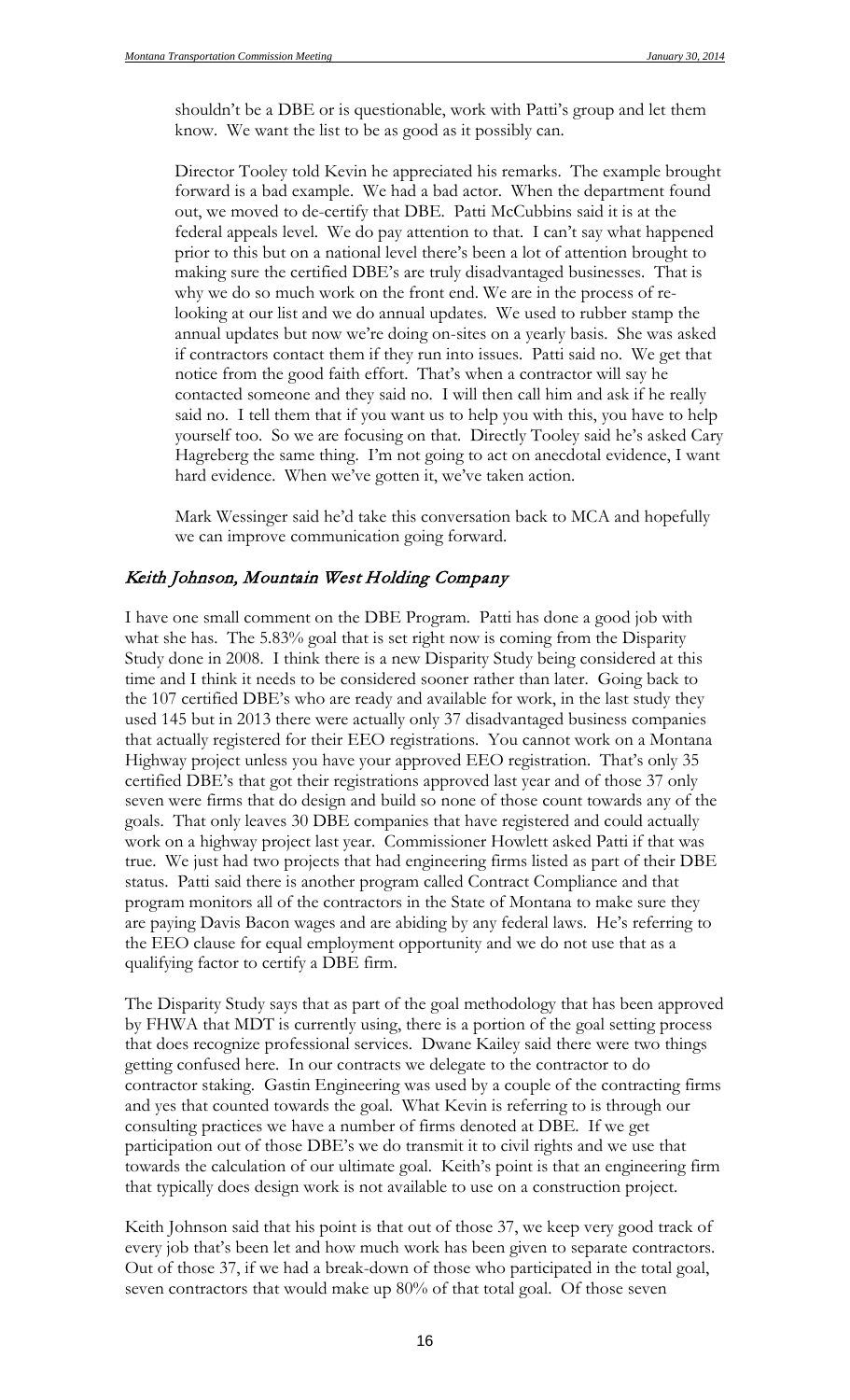contractors, four of them have been in business 20+ years. So 80% of 5.83% is done by essentially seven contractors who are DBE's. When you set a project specific goal of 4% on a seven or eight million dollar job, it's doing nothing to help the smaller start-up DBE's to get this work. The work is going to these seven not-so-small DBE Firms. The Red Lodge project was \$6.7 million, the Lincoln project was \$11 million and both had 4% goals and if you were only going to use one DBE contractor to supply those goals it would have to come from one area of work which four of these seven come from. I'm not even sure on the Lincoln project you if could have gotten there unless you used these specific traffic control guard rail firms. On the Red Lodge job you could have used four or five DBE's and it would have been a challenge to get to the \$6.7 million. So it's not doing much to help a bunch of these smaller start-up companies  $-$  it's all going to seven firms. That is what we need to look at when we set project specific goals; how can you help the fencing guy, the stripping guy.

Commissioner Howlett said he appreciated the comments and said it was interesting. We do need to pay attention to how we get the smaller companies engaged. You've provided some thoughtful information and I appreciate it. Keith Johnson said the last example Mr. Wessinger had with using five DBE's to meet this goal. We're a subcontractor on 95% of the projects we work on. We're not a prime contractor so we're competing with DBE's which I have no problem with but some of these prime contractors seem to use one big DBE to cover both contractors and not five smaller ones because of what could happen.

Kevin McLaury said I appreciate your comments. Obviously the goal of the program is to get DBE firms on a level playing field but also because previously the net worth of a company was \$750,000 and that has now been raised to \$1.38 million. To a person that's a lot of money but to a company that is really not that much. So if through their review, the net worth of the company is at \$1.32 million, they need to graduate those companies off the rolls of DBE's. They may be a DBE by race or by sex but if their company has been so successful that it has reached the net worth level of over a million dollars, it's time to move on and allow some of the smaller DBE's to work. The program is set up to graduate off the program. Keith Johnson said the \$1.38 million doesn't count your business and it doesn't count your home. So if they keep putting everything in their business or personal residence, it doesn't count toward the \$1.38 million. That's why I'm saying you have five of these seven firms that have been in business 20+ years. Since you started putting on the projectspecific goals, my company is doing half the business we did before that. I have no problem with the DBE Program but I don't think it is helping these smaller DBE's who have been in business three or four years and trying to grow. It's helping people who have been in business 20 years.

Patti McCubbins said it is not entirely all of the business. You can't put all of it into the business, there are some rules there. You do bring up a good point – that is why we're putting more of an emphasis on our certifications up-front. In the last year, we denied more certifications than ever before. Two of those are being appealed to Washington. We denied them because there was too many family ties, too much money they were trying to hide somewhere. So we're doing a lot more on the upfront. In addition before the annual updates were only sent to us if there were changes. Now we've included an on-site visit for those annual renewals where before we didn't have to do that. So hopefully that will eliminate some of those questions.

Commissioner Howlett asked Mr. Johnson to put his comments in writing. He felt it was important to look at how the program is really doing. He felt the Commission should have a single page report showing how the program is doing. It won't change the 5.83% but at least it can us how to tweak the program. Keith Johnson said the 37 came from the MDT website and shows registered EEO submissions and DBE's. Patti McCubbins said MDT can't certify or de-certify anyone or take anyone off the list because they don't have their EEO submission; that isn't how the DBE Program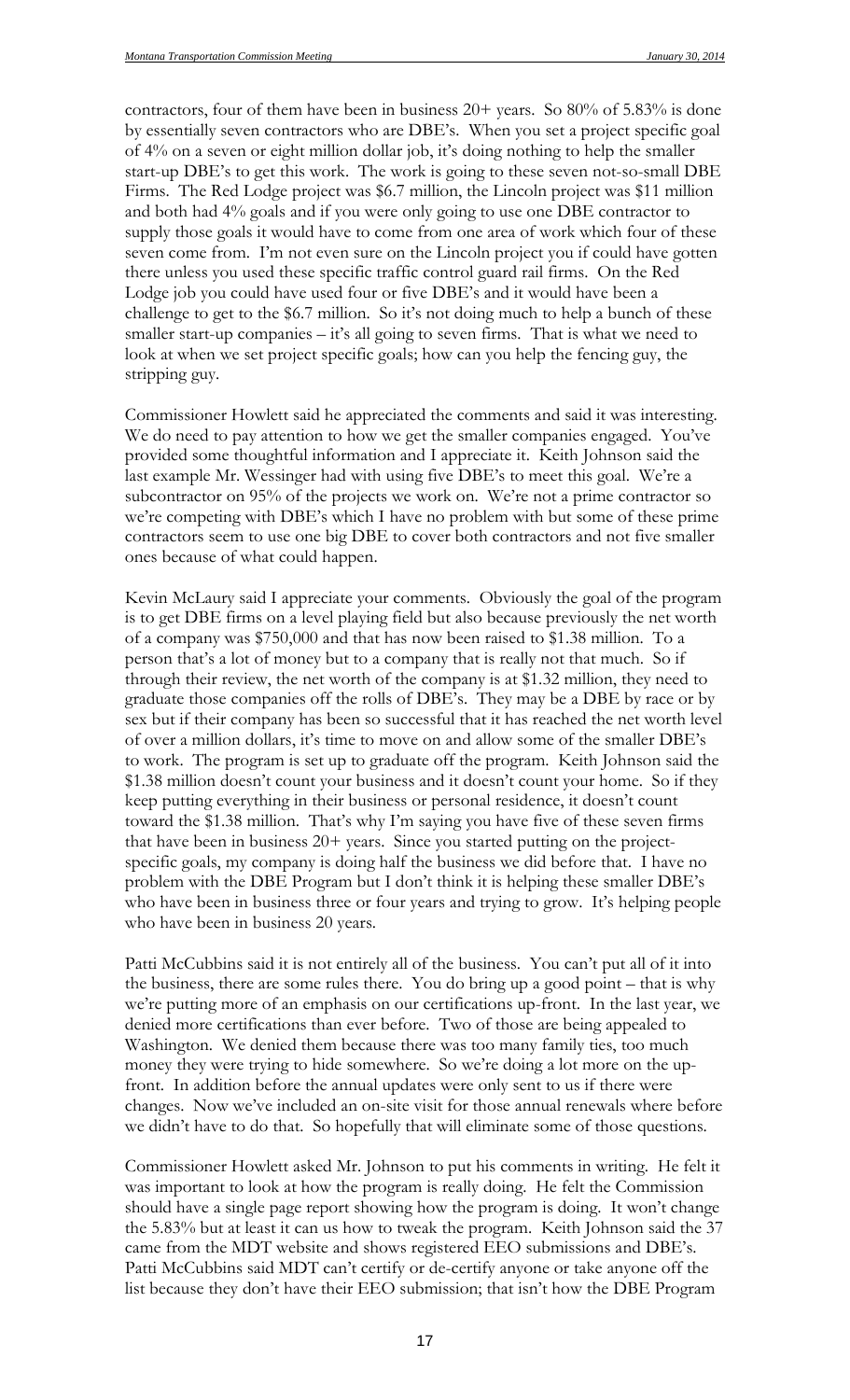works. The EEO submission is for contract compliance usage, it's not to be applied to the DBE Program. Keith Johnson said but you're not picking from the 107 like we're being made to believe; the total you're picking from is 37. This hurts our company because we're the only one in this category that isn't a disadvantaged business.

#### Gregg Watson – Montana Highway Patrol

Deputy Chief of the Montana Highway Patrol. In recent years we've had four in the line of duty deaths in our agency and we worked directly with MDT on all four of those troopers. Then one additional trooper death that wasn't in the line of duty but was killed and he is also one we're discussing right now. In recent past we've worked with MDT and they've designated a section of highway and signed it in the location of the trooper who was killed. It's very important to our agency and families of the troopers that were killed. Between 1946 and 1978 there were four other troopers killed and it has been brought to our attention by their families there is not a similar designation on the highways for those troopers. At this time we are requesting that we work with MDT to designate those particular areas of the particular highways where those troupers were killed with the same signage we've used in recent years.

Commissioner Howlett said he had personally participated in dedicating two of those sites in his District. It's very humbling to be a participant and understand the grief and pain of the families and also the pride the families have in those members who have passed in the line of duty. Commissioner Griffith was concerned the signing should be more descriptive about the person and what happened so people have the whole story and not just the name. He felt that would mean more to the families and other officers. He wanted to see signs or plaques put in the closest rest area so people can understand why the highway was named after that person. Commissioner Howlett said they would be looking at two rest areas today and it would be a good time to address that and put up some kind of an information board at the rest area about what people might see down the road at a certain mile maker.

Commissioner Howlett asked if the specific request was for the Commission to provide direction and approval for the department to sign these roads where the troopers were killed. Gregg Watson said that was what they were requesting. . Commissioner Howlett asked that the Commissioners representing those particular districts be a part of the commemoration. The Commission thanked him for his presentation and for his service.

Commissioner Skelton moved to give approval to sign the roads after the troopers who were killed. Commissioner Griffith seconded the Motion. All Commissioners voted aye.

The motion passed unanimous.

*Agenda Item 5: Glendive District Projects – Slide Repair – 5 mi E Lame Deer D4 Antelope Signing East of Broadus – East Reservation Creek – E & W (EB) MT24 – Fort Peck Dam Fairview – West Froid – North & South*

Lynn Zanto presented the Glendive District Projects: Slide Repair – 5 Miles E Lame Deer, D4 Antelope Signing, East of Broadus – East, Reservation Creek – E & W (EB), MT24 – Fort Peck Dam, Fairview – West, and Froid – North & South to the Commission. The Interstate Maintenance (IM) Program finances highway projects to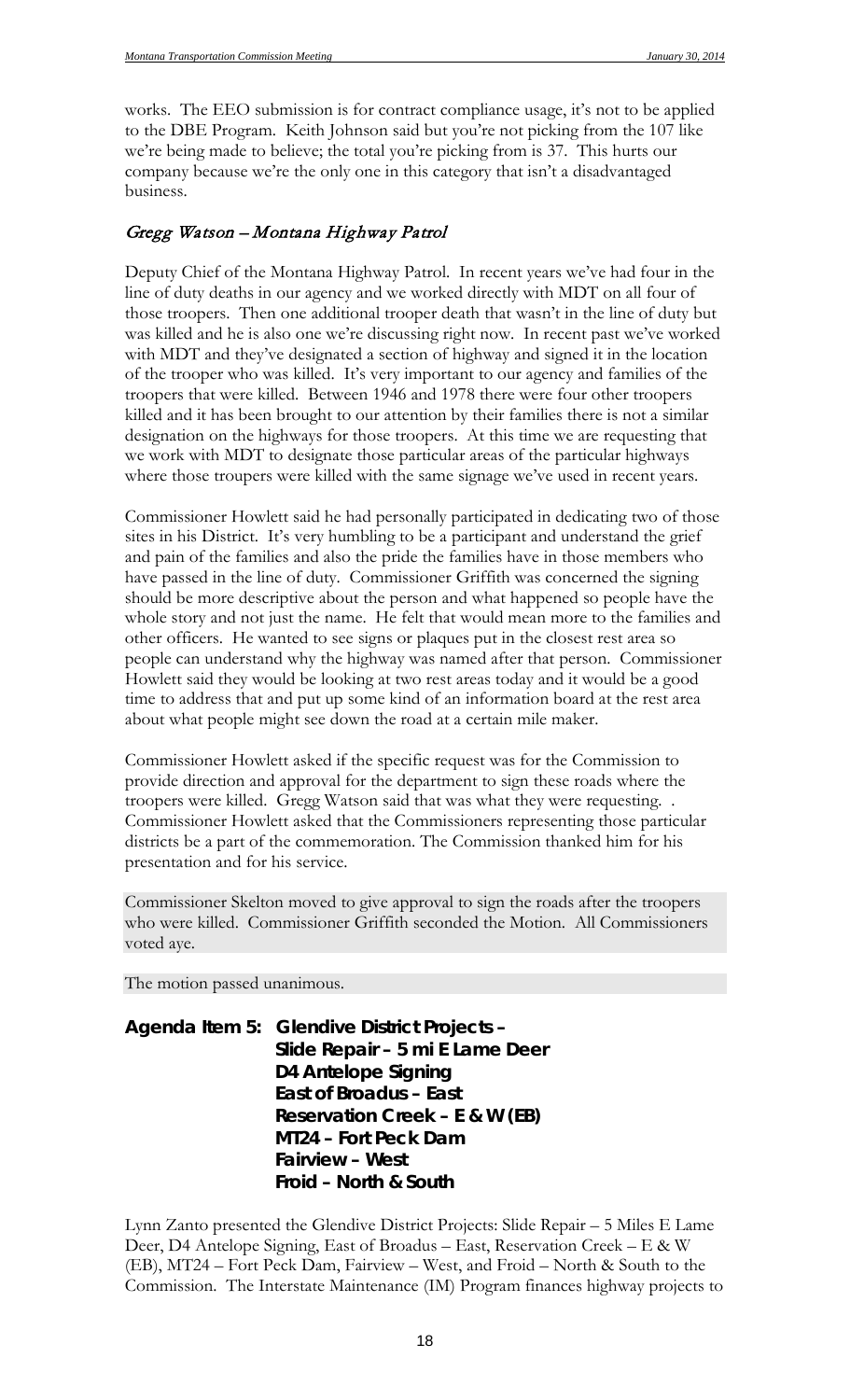rehabilitate, restore, resurface, and reconstruct routes on the Interstate System. MDT Districts are allocated IM funds, by Montana's Transportation Commission, based on system performance. In response to emerging pavement preservation needs on the Interstate System, the Glendive District is advancing a project to rehabilitate approximately 5.4 miles of I-94 near the Reservation Creek Interchange at an estimated cost of \$6.77 million.

The National Highway System (NH) Program finances highway projects to rehabilitate, restore, resurface, and reconstruct non-Interstate routes on the National Highway System. MDT districts are allocated NH funds, by Montana's Transportation Commission, based on system performance. In response to emerging pavement preservation, operational and safety needs, the Glendive District is advancing two rehabilitation and two safety improvement projects on the National Highway System. The total estimated cost for these NH projects is estimated at \$8.44 million.

The Surface Transportation Program - Primary (STPP) finances highway projects to rehabilitate, restore, resurface, and reconstruct routes on the state's Primary Highway System. MDT districts are allocated STPP funds, by Montana's Transportation Commission, based on system performance. In response to emerging pavement needs, the Glendive District is advancing a rehabilitation project on MT-24 (P-42) and a reconstruction project on Route 201 (P-201) near Fairview. The total estimated cost for these STPP projects is estimated at \$14.12 million.

*Summary:* The Glendive District is requesting approval to add seven projects to the highway program. The total estimated cost for all projects is approximately \$29,327,000. The amounts originating in specific programs are listed below:

| Interstate Maintenance                 | \$6,768,000  |
|----------------------------------------|--------------|
| National Highway System                | \$8,437,000  |
| Surface Transportation Program Primary | \$14,122,000 |
|                                        | \$29,327,000 |

The proposed projects are consistent with the goals and objectives identified in the Performance Programming (P3) Process – as well as the policy direction established in TRANPLAN-21. Specifically, roadway system performance and traveler safety will be enhanced with the addition of these projects to the program. Staff recommends that the Commission approve the addition of the seven projects to the program.

Commissioner Skelton moved to approve the Glendive District Projects: Slide Repair – 5 Miles E Lame Deer, D4 Antelope Signing, East of Broadus – East, Reservation Creek – E & W (EB), MT24 – Fort Peck Dam, Fairview – West, and Froid – North & South. Commissioner Griffith seconded the Motion. All Commissioners voted aye.

The motion passed unanimous.

## *Agenda Item 6: Highway Safety Improvement Program – On System HSIP Projects*

Lynn Zanto presented the Highway Safety Improvement Program – On System HSIP Projects to the Commission. The Highway Safety Improvement (HSIP) Program makes federal funding available to states to assist with the implementation of a data-driven and strategic approach to improving highway safety on all public roads. In Montana, the primary focus of the HSIP program involves identifying locations with crash trends (where feasible countermeasures exist) and prioritizing work according to benefit/cost ratios.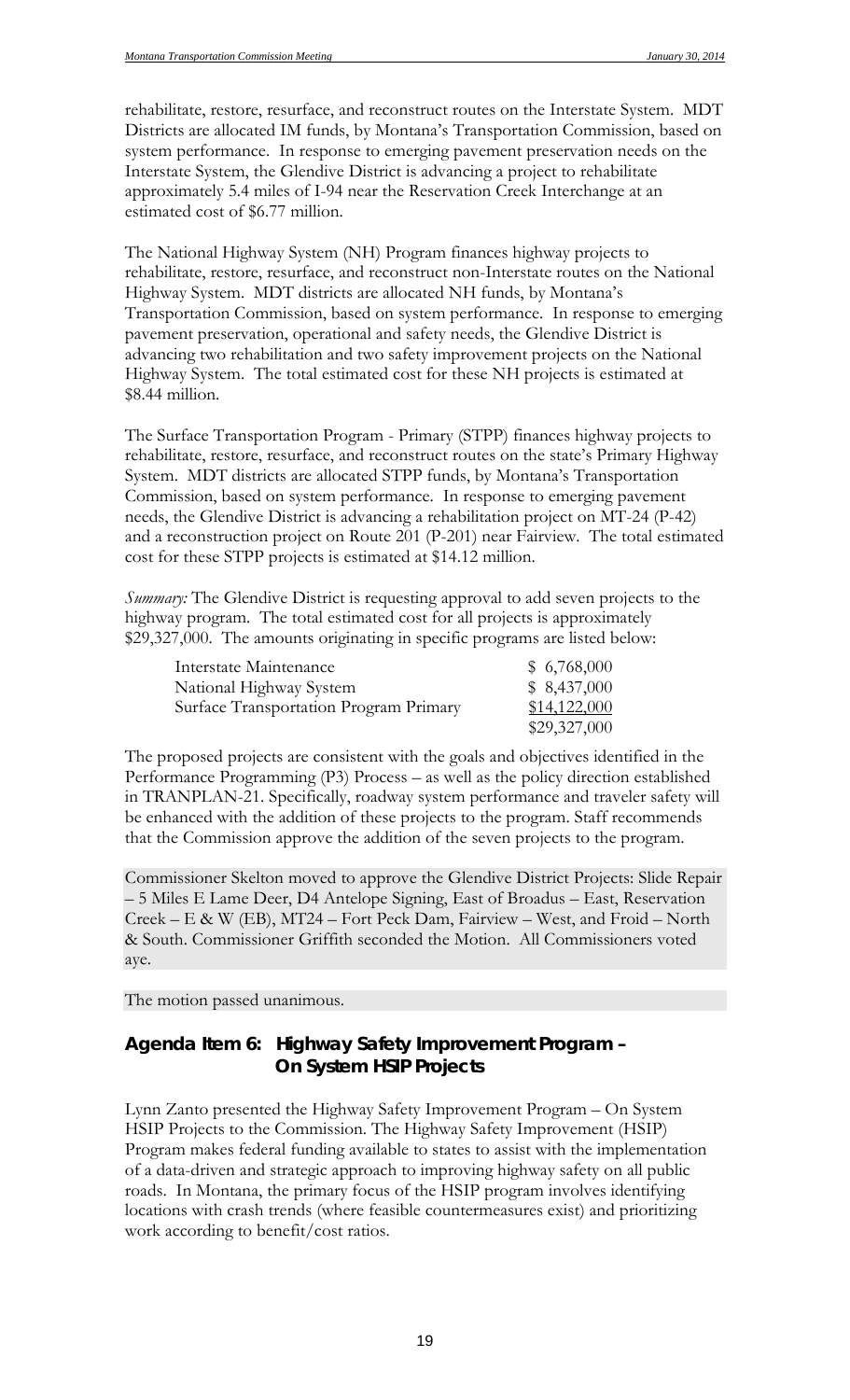MDT is proposing to add 22 projects to the HSIP program – seven in District 1, six in District 2, seven in District 3, and two in District 4. The projects on the attached list (Attachment A) meet the criteria set forth for HSIP-funded projects. If approved, it would be MDT's intention to let these projects individually. The estimated total cost for all projects is approximately \$20,444,000.

*Summary:* MDT is asking the Commission to approve the addition of 22 projects (listed on Attachment A) to the Highway Safety Improvement Program. The proposed projects are consistent with the goals and objectives identified in the Performance Programming (P3) Process – as well as the policy direction established in TRANPLAN-21. Specifically, traveler safety, access management and bike/ped features will be enhanced with the addition of these projects to the HSIP program.

The total estimated cost for all projects is approximately \$20,444,000. Staff recommends that the Commission approve the addition of these projects to the program.

Commissioner Cobb said the Legislative Audit Report said we should be looking at the Highway Safety Improvements to see if they actually did anything. The department said they would look at that. Dwane Kailey said I plan to discuss that later today. Commissioner Cobb asked about Race Track Bridge Removal in District 2. The scope says reconstruction – are you removing a bridge or reconstructing the bridge? Dwane Kailey said we are removing two bridges, lowering the grade and then putting in a couple of culverts to accommodate local access. Commissioner Howlett asked if these were brought forward by the Districts and they determine if the projects meet the criteria. Lynn Zanto said the program manager analyzes crash trends so it is a mix of how they come forward, they may come from local governments or District Administrators. Commissioner Howlett if they periodically added to the list. Lynn Zanto said yes. Commissioner Griffith said two of the projects are in District 2. Gregson Bridge specifically has almost had a fatality annually so removing the bridge will hopefully get rid of those near fatalities. There have been a lot of fatalities on the Gregson Bridge, the Race Track Bridge and the Toston Bridge but it is four years before it hits the program. Commissioner Howlett said if there is a specific issue safety issue that comes up, the District can work with MDT to get it added to the list.

Commissioner Cobb asked about the not having the money to fix these safety issues, can it be moved into Highway Safety to address it. Dwane Kailey said we try to keep the two programs separate. The Highway Safety Program that looks at our infrastructure; solicits input from the district, local governments, and tribal governments throughout the state. We run those projects through a cost benefit. When we identify a specific safety project, we work with the District, identify them and if the District has other issues on that particular segment of highway we may combine the safety funds with Core funds and do a greater project but typically we do not mix the two. It is not typical for MDT to identify a project for Core funding and then move it into Safety. They are identified in two different mechanisms and two different ways but we will mix them if they are adjacent and/or have similar issues and the District wants to pursue that.

Commissioner Griffith moved to approve the Highway Safety Improvement Program – On System HSIP Projects. Commissioner Skelton seconded the Motion. All Commissioners voted aye.

The motion passed unanimous.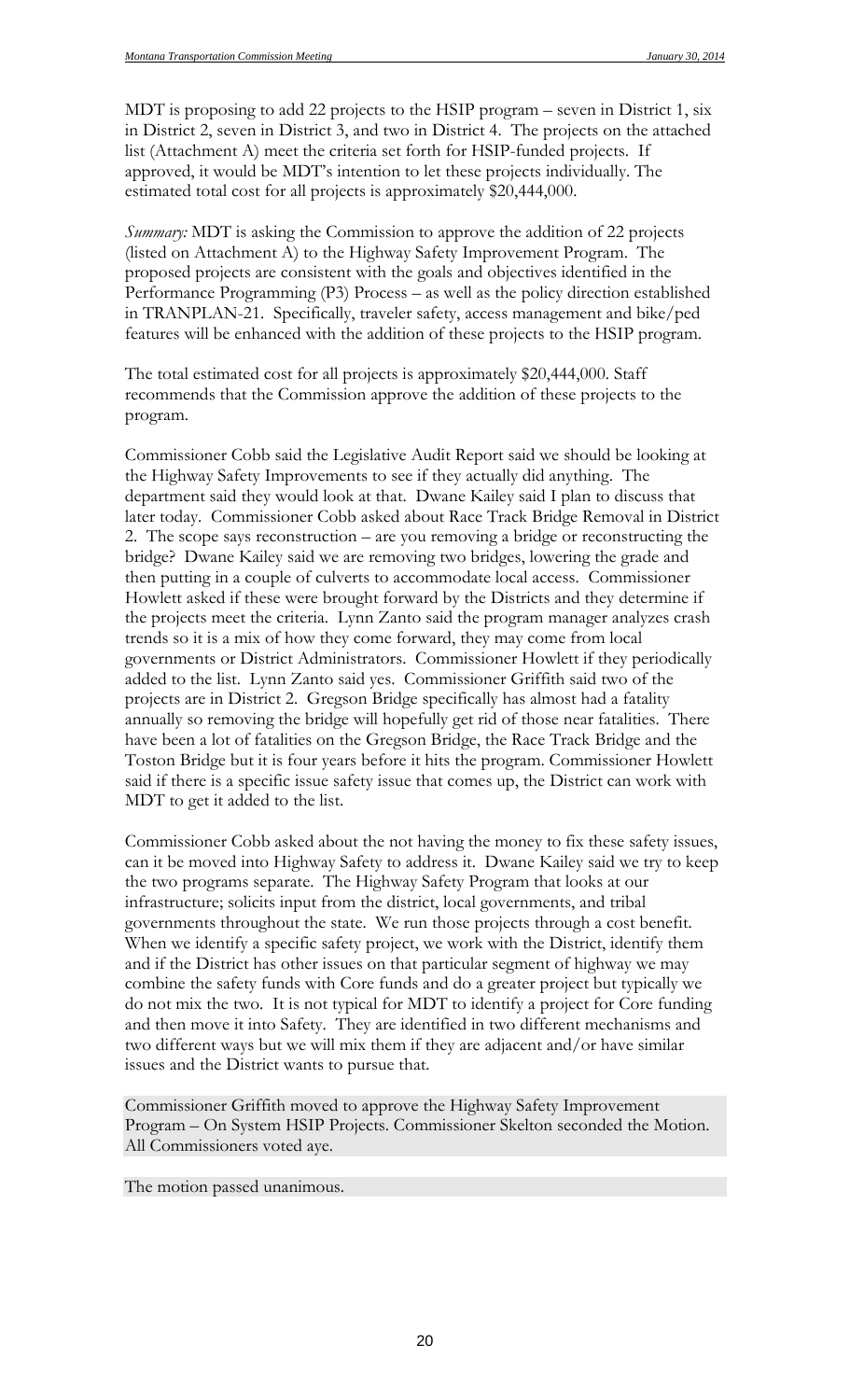## *Agenda Item 7: Informational TranPlan 21 Public Involvement & Stakeholder Survey Results*

Lynn Zanto presented the Informational TranPlan 21 Public Involvement & Stakeholder Survey Results power point presentation to the Commission. TranPlan21 is Montana's federally mandated Long Range Statewide Transportation Plan. This plan establishes policies in the following 6 areas for the 20-year planning horizon.

- Roadway System Performance
- Economic Development
- Traveler Safety
- Access Management/Land Use Planning
- Bicycle and Pedestrian Transportation
- Public Transportation

These policy areas reflect input from the public and other transportation stakeholders.

The purpose of the TranPlan 21 Public Involvement and Stakeholder Biennial Surveys is to examine the Montanan's perception of the current condition of the transportation systems, views about possible actions that could improve the transportation system in Montana, and opinions about MDT quality of service to its customers. These surveys support this continuous and ongoing planning process.

*Summary:* Presentation of the results of the 2013 TranPlan21 Public Involvement and Stakeholder Survey for information only.

Biannually we survey the public and stakeholders. We've been doing this since the mid 90's so we can track tends and progress. The public telephone survey is conducted by the University of Montana and is a random public telephone survey and is statistically valid within each District. A summary of the survey follows:

#### **TranPlan 21 Public Involvement Surveys Conclusions and Observations:**

- Both the public and the stakeholders were generally satisfied with Montana's transportation system.
- MDT's overall customer service and performance grades rate in the B to C+ range.
- For many of the perceived problems, the greatest differences were between respondents in District 1, containing populous western Montana, and District 4 in very rural eastern Montana.
- Continued improvements in the rest area program resulted in higher levels of satisfaction.
- Bicycle pathways, pedestrian walkways, and bus depots also show higher satisfaction by stakeholders.
- Passenger rail service has been emphasized in our State Rail Plan.
- Both the public and stakeholders top priority is maintaining pavement condition.

Lynn Zanto said if you look at the survey on a 1-10 scale, we are in the 6-7 percent range on the overall system. Airports, Interstates, and Rest Areas have the highest ranking satisfaction. The public is least satisfied with inner city bus service and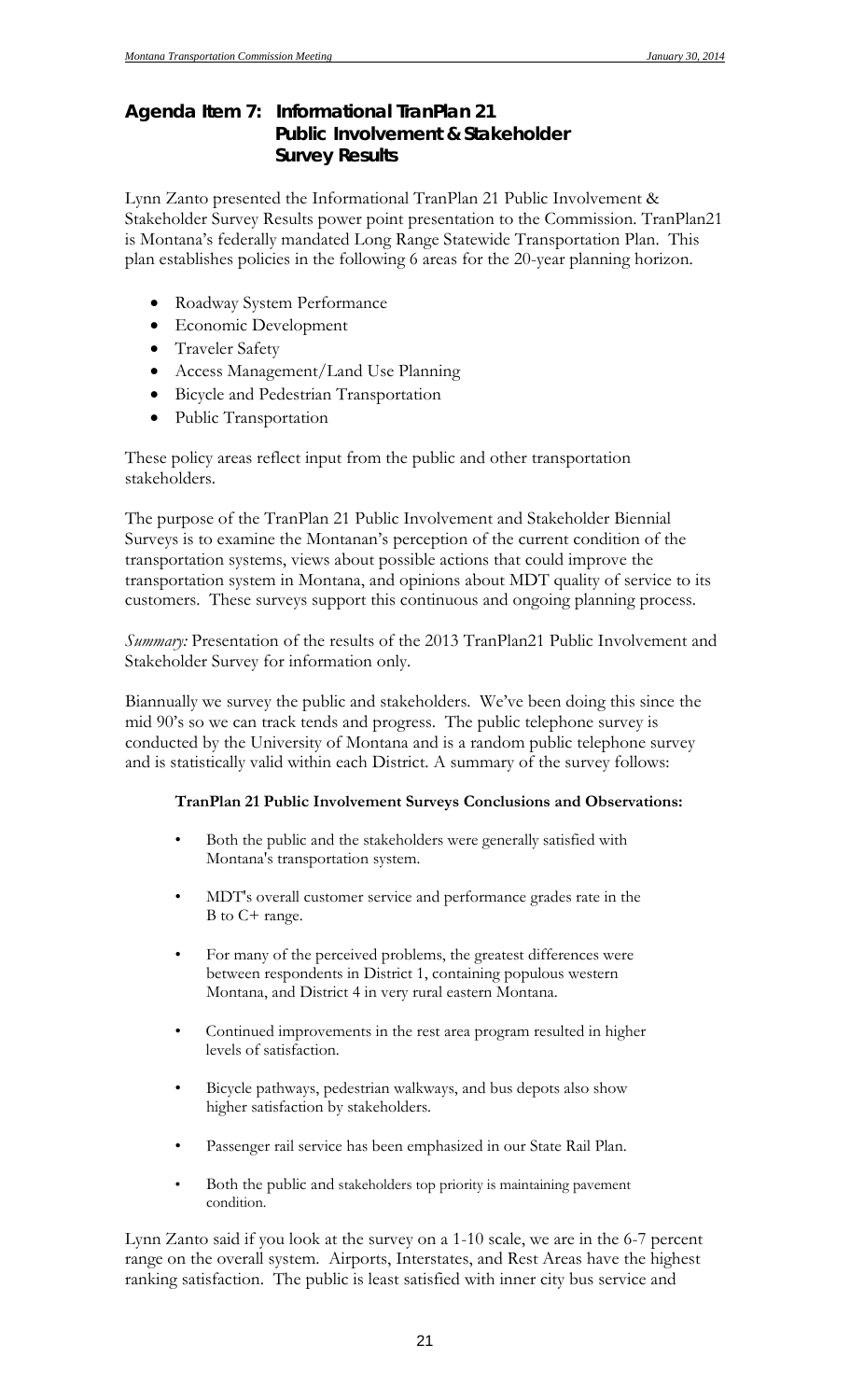passenger rail service. We have lost some inner city bus route in recent years and some essential air service has been reduced as well. The public was least satisfied with bus station conditions.

Road pavement condition is a moderate to serious problem with the public. It's been bad throughout Montana and we make a very concerted effort with pavement conditions. This is telling us that it is very important to the public to keep investing in pavement condition.

Commissioner Howlett said if you look at the Rest Areas and go back a few years, the Rest Areas wouldn't be very high on the satisfaction survey. Lynn Zanto said that was correct. In the late 90's we received very negative comments about Rest Areas but this survey was much higher. We've made a concerted effort through the years to address that and we continue to make improvements in the Rest Area Program.

Generally the public and stakeholders overall were satisfied with our system. Our overall customer service grade is in the B to C+ range. Commissioner Howlett thanked Lynn for the presentation. All things considered a C+ isn't too bad considering the deficit in resources for infrastructure in this country. We keep trying to do more with less. With reference to the diversity in District 1, it is a challenge to me to meet all the expectations District 1. You did a very good job in the way you put the report together in making it understandable to the user.

#### **Legislative Audit Report on the Highway Safety Improvement Program Joe Murry, Legislative Auditor**

My name is Joe Murry and I'm the Performance Audit Manager for the Audit Division. There was a Legislative Audit done on the Highway Safety Improvement Program and I oversaw the work done on that. We were asked by Audit Committee to take a look at the Safety Program. The program has spent about \$80 million over the last 20 years doing various safety projects so we thought it was important to see how the program was being managed. We found no concerns with how projects were chosen. We felt there was a good process for prioritizing projects. Where we felt some improvements needed to be made was with how the impacts of projects were being measured. The memo I handed out lays out our recommendations.

We released the actual Audit Report about one year ago and our office has a process that one year after audit reports are released to go back to the agency to some followup to see where they are in terms of implementing the recommendations. The memo the Commission has is the follow-up memo that went to the Op Committee. They get a brief overview of the results next week and we will be discussing any questions they may have. I don't anticipate many questions because we found the department has made pretty good progress implementing the recommendations.

Basically we had two recommendations in that Report and we found both recommendations were being implemented. That means the department is in the process of policy developments on the ground work to get those recommendations implemented and make changes in how they are operated. We're happy with that. When we see an agency making positive changes to a program, then we're satisfied. We don't expect the agency to be able to get everything fully implemented in a year so we had no issues with that. I don't anticipate the Audit Committee will have any issues with where the department is and where they are going. I think they should be commended in the work being done. Commissioner Howlett thanked him for his report.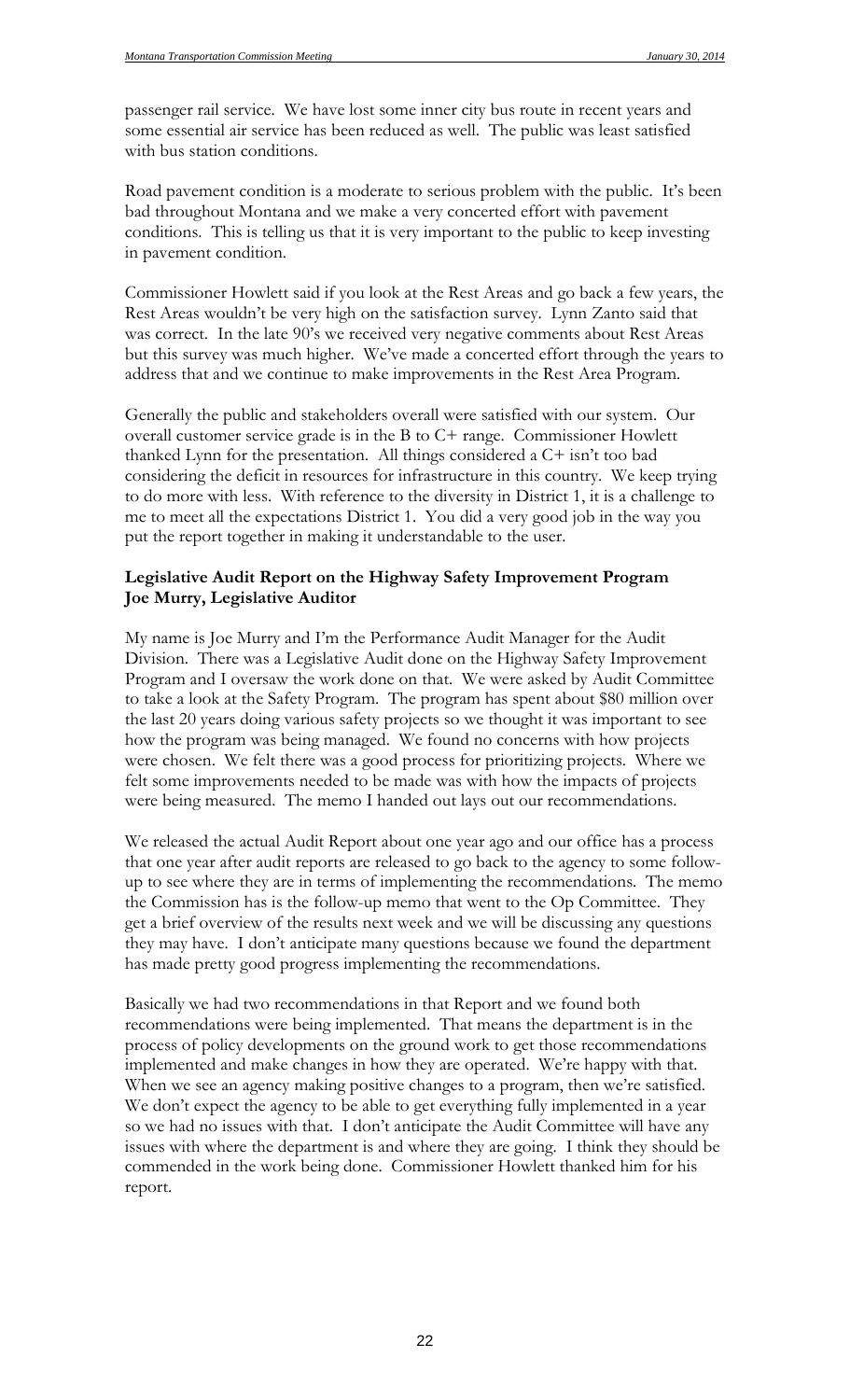## *Agenda Item 8: Speed Limit Recommendation MT-200 Dixon*

Dwane Kailey presented the Speed Limit Recommendation MT-200 in Dixon to the Commission. We were contacted by the Sanders County officials to look at concerns with a pedestrian crossing and the associated speed. We did investigate the area, looked at speeds, and looked at the pedestrian activity. Based on what we experienced out there which was minimal pedestrian activity and in communication with the school we found it was appropriate to extend the speed zone to incorporate more of the town. At this time we are not recommending any changes in additional traffic control for the pedestrian crossing. We have school crossing signs out there both ahead of the crossing and in and at the crossing to advise the travelling public that there could be pedestrians. In our investigation we did not see much pedestrian activity. When we contacted the school they also conveyed there wasn't much pedestrian activity. There are a couple of families that cross there but it was infrequent. They occasionally do a few crossings for school activities but those are very infrequent.

So at this time we are recommending an extension of the 45 mph zone. The recommendation in total would be a 55 mph speed limit beginning at station 414+00 about 650 feet west of Wild Plum Lane extending an approximate distance of 1,800 feet, then transitioning to a 40 mph speed limit for an approximate distance of 3,400 feet, then transitioning to a 55 mph speed limit for an approximate distance of 4,000 feet. We sent this recommendation to both the Confederate Salish and Kootenai and Sanders County and we have both of their concurrences with this recommendation.

Commissioner Skelton moved to approve the Speed Limit Recommendation for MT-200 Dixon. Commissioner Griffith seconded the Motion. All Commissioners voted aye.

The motion passed unanimous.

## *Agenda Item 9: Speed Limit Recommendation Urban Route 8124 – Mullan Road, Missoula*

Dwane Kailey presented the Speed Limit Recommendation for Urban Route 8124 – Mullan Road in Missoula to the Commission. You may recall that we brought you an interim recommendation in July for this route based on a request by the city of Missoula. The Commission adopted the interim speed limit. We then went back to the city and asked them to produce the speed study which they did. MDT reviewed it to see if it complied with good engineering standards. We do approve their recommendation. With that the staff is recommending, in concurrence with the city of Missoula, a 35 mph speed limit beginning at the intersection of West Broadway and continuing west to the intersection with Reserve Street, an approximate distance of 0.87 miles.

Commissioner Griffith said the Resolution the city of Missoula passed states "they declare the reasonable and safe prima facia speed limit. Therefore be it resolved …" what does that mean? Tim Reardon said "prima facia" means it speaks for itself by declaring it reasonable and safe; it is just excess language. The engineering study stands for itself as a reasonable, safe, and prudent speed limit.

Commissioner Griffith moved to approve the Speed Limit Recommendation for Urban Route 8124 – Mullan Road, Missoula. Commissioner Skelton seconded the Motion. All Commissioners voted aye.

The motion passed unanimous.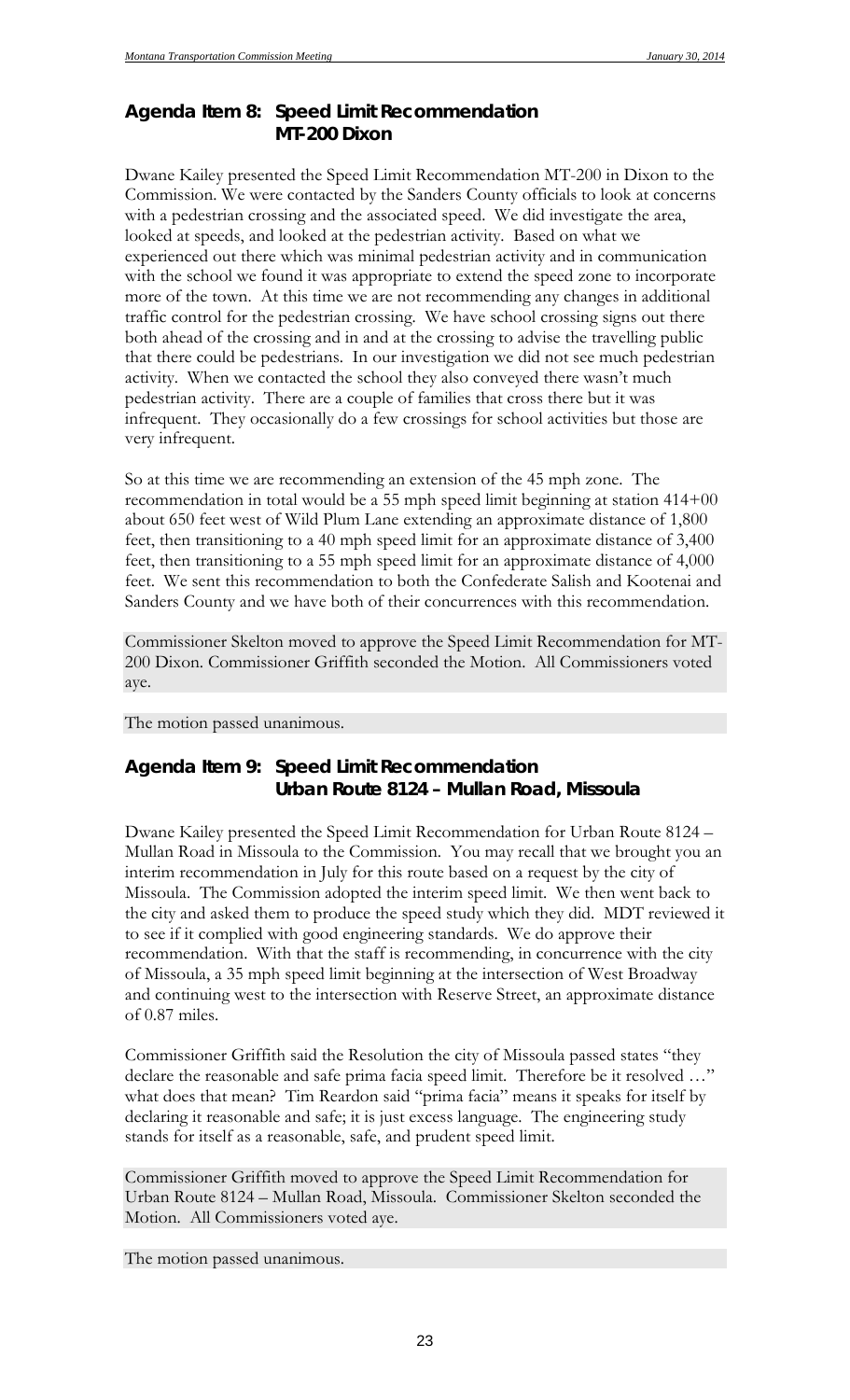## *Agenda Item 10: Speed Limit Recommendation Urban Route 8115 – Rattlesnake Drive, Missoula*

Dwane Kailey presented the Speed Limit Recommendation for Urban Route 8115 – Rattlesnake Drive in Missoula to the Commission. This was brought forward in July of 2013 as an interim based on a request by the city of Missoula. The city of Missoula prepared the speed study, MDT has reviewed it and we approve it. We are recommending a 35 mph speed limit beginning near the intersection of Cornerstone Drive and continuing north to the intersection with Aspen Lane, an approximate distance of 0.62 miles. You have a Resolution that declares that.

Commissioner Griffith moved to approve Speed Limit Recommendation for Urban Route 8115 – Rattlesnake Drive, Missoula. Commissioner Skelton seconded the Motion. All Commissioners voted aye.

The motion passed unanimous.

## *Agenda Item 11: Speed Limit Recommendation US 93 – Desment Interchange North*

Dwane Kailey presented the Speed Limit Recommendation for US 93 – Desment Interchange North in Missoula to the Commission. This is the interchange between US 93 and I-90 West of Missoula. We installed a new signal at Cartage Road in 2012- 2013. Based on the installation of that signal the county has requested that we look at the speed zone out there. We have done that and based on our review of the traveling speeds and accident history we are recommending extending the 45 mph speed limit further north. Our recommendation is a 55 mph speed limit beginning at station 165+00 approximately 600 feet south of Jellystone Road and continuing south an approximate distance of about 1,000 feet. It would then transition to a 45 mph speed limit and continue for a distance of about 3,700 feet. This will incorporate the intersection of Cartage Road. We have received concurrence from Missoula County. Commissioner Howlett asked if this was two-way traffic. Dwane Kailey said yes.

Commissioner Skelton moved to approve the Speed Limit Recommendation for US 93 – Desment Interchange North, Missoula. Commissioner Griffith seconded the Motion. All Commissioners voted aye.

The motion passed unanimous.

## *Agenda Item 12: Speed Limit Recommendation North Merrill Avenue - Glendive*

Dwane Kailey presented the Speed Limit Recommendation for North Merrill Avenue – Glendive. We were requested by city officials to look at the traveling speeds on Merrill Avenue. We did that and looked at the accident history as well. Our original recommendation was a shorter 35 mph speed zone but in providing that to the city of Glendive we received additional comments from them. Based on their comments and our additional review within MDT we are now proposing a 35 mph speed limit for the entire length of Merrill Avenue.

Therefore our recommendation is a 35 mph speed limit beginning at station 37+00, 250 feet north of Allard Street and continuing north to station 44+00, 100 feet south of Oregon Lane an approximate distance of 4,000 feet. We presented this to the city of Glendive and we received their comments requesting this. We believe we are in concurrence.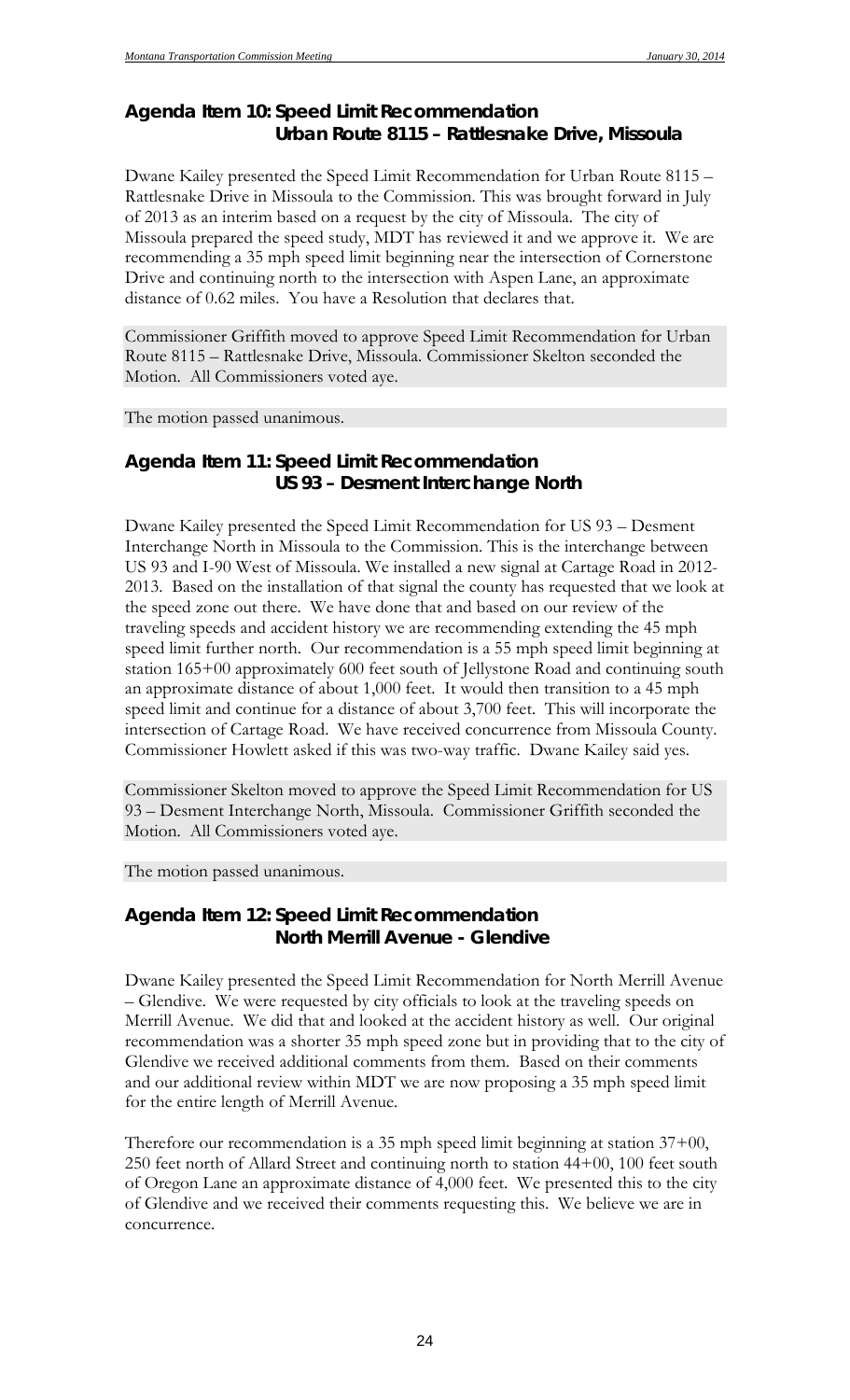Commissioner Skelton moved to approve the Speed Limit Recommendation for North Merrill Avenue - Glendive. Commissioner Griffith seconded the Motion. All Commissioners voted aye.

The motion passed unanimous.

### *Agenda Item 13: Speed Limit Recommendation US 212 - Joliet*

Dwane Kailey presented the Speed Limit Recommendation for US 212 - Joliet to the Commission. We received a request from officials to review the speed zones in an around the town of Joliet. We have conducted that and looked at the accident history in the area. Based on our review we are recommending the following speed zone. A 55 mph speed limit beginning at station 678+00 approximately 200 feet south of 421 continuing north an approximate distance 1,800 feet, transitioning to a 45 mph speed limit going the distance of approximately 750 feet, then transitioning to a 35 mph speed limit for an approximate distance of 4,150 feet, transitioning back to a 45 mph speed limit an approximate distance of 1,100, and then transitioning back to a 55 mph speed limit for an approximate distance of 900 feet. We have presented that to the town of Joliet and their concurrence is attached.

Commissioner Griffith moved to approve the Speed Limit Recommendation for US 212 - Joliet. Commissioner Skelton seconded the Motion. All Commissioners voted aye.

The motion passed unanimous.

## *Agenda Item 14a: Design Build Project Clark Fork Bridge Rehab*

Kevin Christensen presented the Design Build Project – Clark Fork Bridge Rehab to the Commission. These are two design build projects for consideration today. This is for the Clark Fork Bridge Rehab. This is the second time around for this project and there is a sense of urgency with this project. We only had one submittal with our first RFQ so we made some phone call and increased the stipend for the Technical Proposal and re-issued our request RFQ. We received three responses and scored those and short listed three firms. We received three Technical Proposals from the three short-listed firms; two of the three were responsive. The adjusted score that represents the best value to the department was Sletten Construction HDR Engineering. So the department is recommending that the Commission award the project to Sletten Construction HDR Engineering and that the Commission award the stipend to L&J Construction and Sletten Construction but not the nonresponsive firm. This is the first time we've had a non-responsive Technical Proposal since we started.

Commissioner Howlett asked him to define non-responsive. Kevin Christensen said we have a minimum score of 60%. Technical Proposals are scored individually by the different members of the Technical Review Committee. The reason we have a minimum score is that we don't want firms to make a living submitting Technical Proposals. It takes a lot of effort to put together a good proposal and in this case this firm missed the mark by quite a ways. They missed several components that were required in the RFP and the components they did address they did a very poor job. Again these proposals were scored independently and all the scores concurred that it was a non-responsive Technical Proposal. Commissioner Howlett asked the total cost of the project. Kevin Christensen said the winning firm's bid was for \$1,137,777.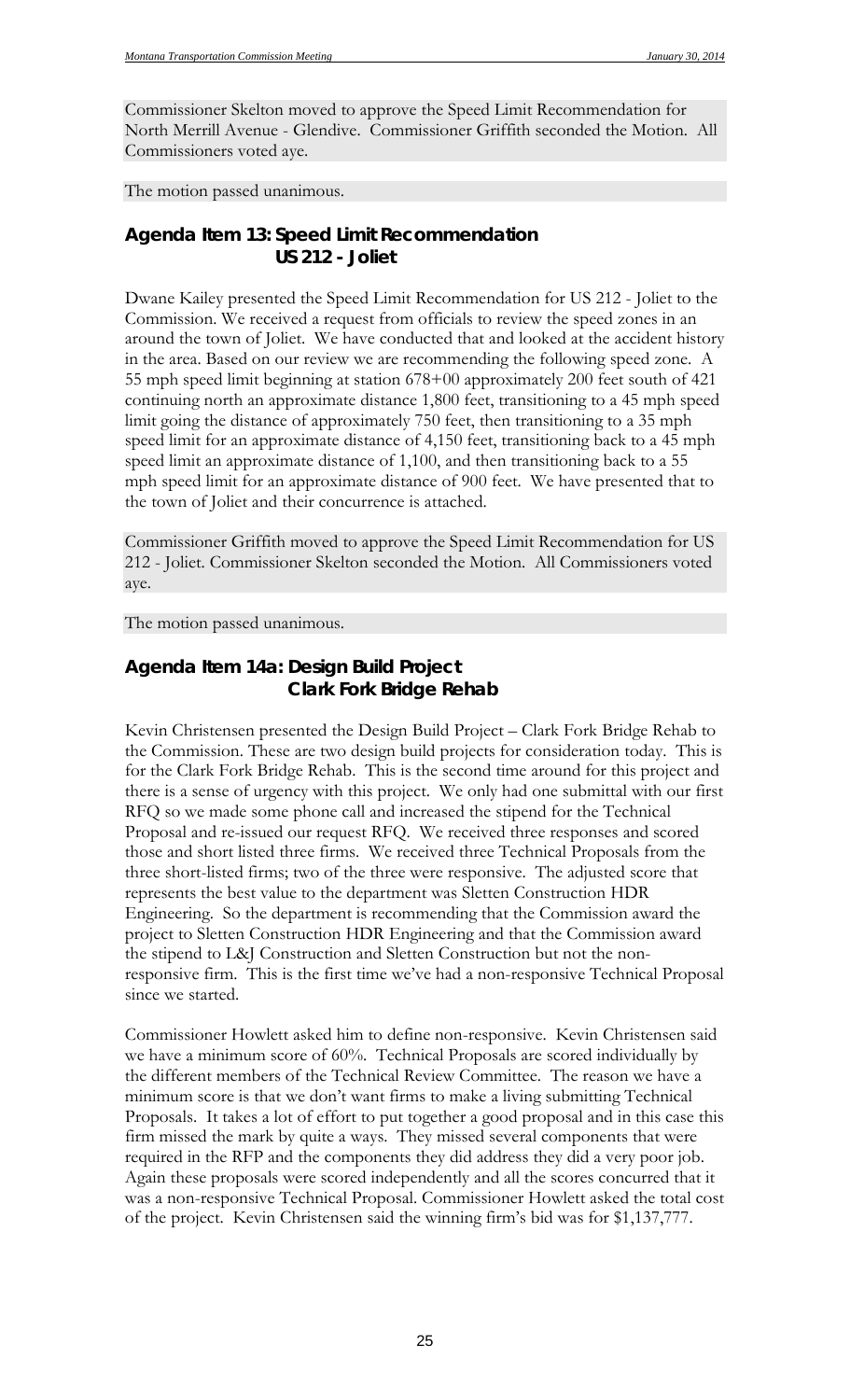Commissioner Griffith moved to approve the Design Build Project – Clark Fork Bridge Rehab. Commissioner Skelton seconded the Motion. All Commissioners voted aye.

The motion passed unanimous.

## *Agenda Item 14b: Design Build Project Bearmouth Rest Area*

Kevin Christensen presented the Design Build Project – Bearmouth Rest Area to the Commission. This project has been in development for quite a long time. We received six SOQ's and we scored those and short-listed four firms. All four firms submitted a responsive Technical Proposal and they all submitted Bid Price Proposals. Diamond Bjerke WGM Group scored the highest. Their Bid Price Proposal and Technical Proposal resulted in the best value to the department. This project illustrates that design build doesn't go by low bid; we factor price in as well as value. The department recommends that the Commission award the project to Diamond Bjerke WGM Group and that all four firms be awarded the stipend. The bid for this project was \$6,249,888.

Commissioner Griffith asked about a fourth proposal that was significantly less. Did they do significantly less work? Is that how the rating for their proposal went? They aren't significantly less adjusted scored. Kevin Christensen said it is important to note what's in the Technical Proposals. It's not just design components but it is the firm's understanding and approach, their schedule, their personnel, their resources, and their quality management plan. Langley scored very low. They were responsive but they missed the mark on a number of things. The answer to your question is yes, in their proposal they took a minimalist approach. That's the beauty of design-build; we set broad parameters and allow the firms to use their innovation and creativeness to submit a design and an approach. There are a lot of tricky things with this project that need to be accounted for – there is a river right next to this, the waste-water treatment is a very significant component of this project. It was one of the issues that delayed this project so much in the project development phase. Langless didn't do much at all to address those issues; the permitting, the flood plain issues, the railroad issues, and there is a significant portion of the work where they are going to have to jack-and-bore underneath the Interstate. Langless didn't really address that at all. Everything that Langless didn't address, Diamond Bjerke did. They demonstrated a very good understanding of what this project entails and they addressed in detail all of those components. It is unusual for us to see this much difference. Again this is a first in our design-build history. We've had higher bids be awarded the project but not to this extent. It demonstrates the two different approaches that these two firms took. Langless took kind of a bare-bones approach. Frankly they did miss some components in their proposal that they would have to address if it eventually went to them; but that is not what staff is recommending at this time. Commissioner Howlett asked if it would be built on the same site. Kevin Christensen said yes.

Commissioner Griffith moved to approve the Design Build Project – Bearmouth Rest Area. Commissioner Skelton seconded the Motion. All Commissioners voted aye.

The motion passed unanimous.

## *Agenda Item 15: Amended Access Control Bridger – Fromberg F 4-1(3)26; CN: 0019-003*

Dwane Kailey presented the Amended Access Control for Bridger – Fromberg F4- 1(3)26; CN: 0019-003 to the Commission. This is an access control and you will need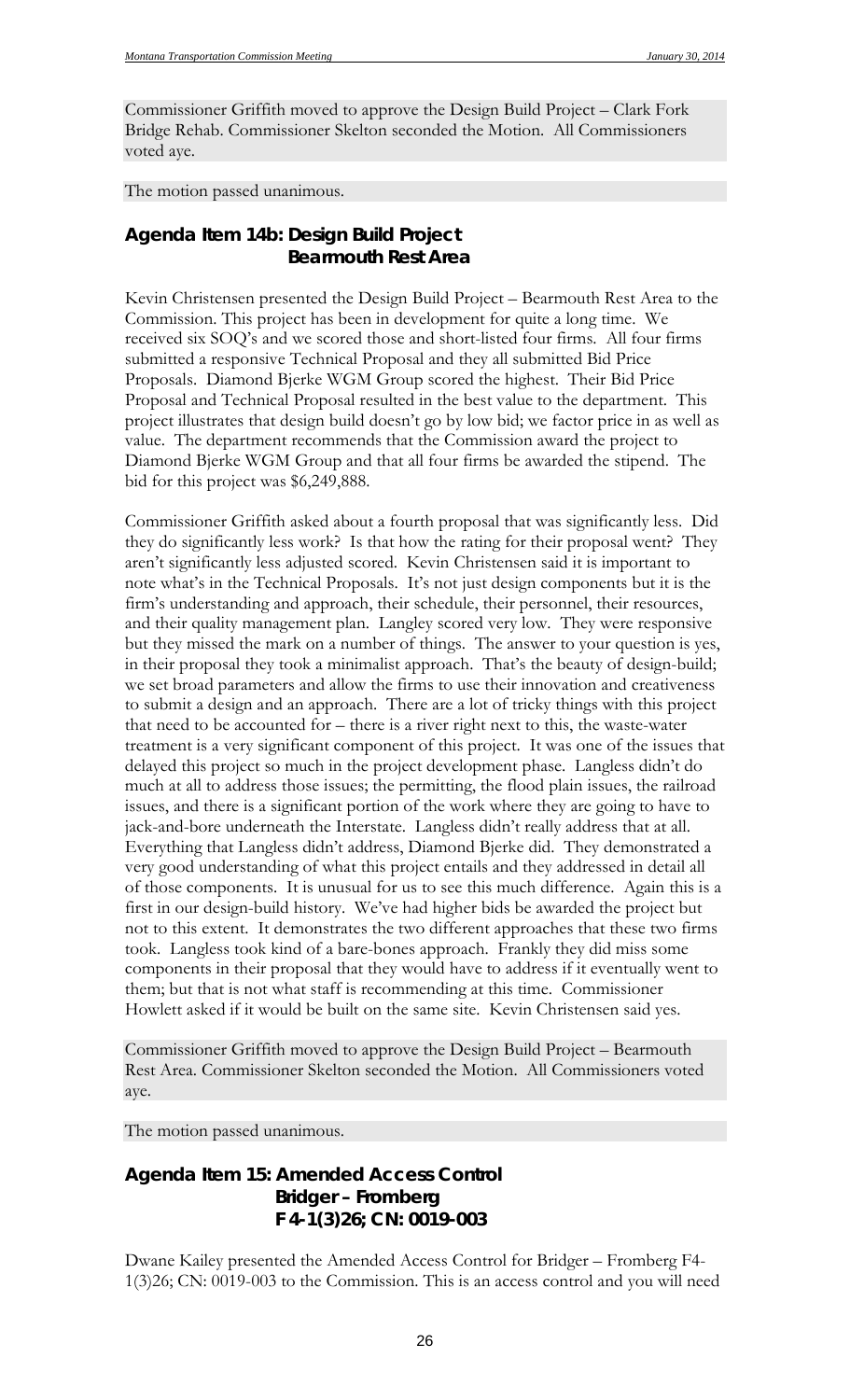to sign it. We do a fair number of access controls on projects and this one is in relation to Bridger-Fromberg. The intent of access control is two-fold: 1) to better notify the public that we at MDT do have authority over access onto our highways. Not all the public is aware of that so one of the means of getting that message out to the public is through an Access Control Resolution; 2) to actually documents where those accesses will be and set up better control. The ultimate intent of access control is improving safety on the roadway and limiting entry points. We originally limited this area to 26 accesses but we have an individual wanting to build a Family Dollar Store. We have reviewed their proposal and where they are proposing to put their access. We do believe it is in a safe location and is something that we would recommend but in order to do that we need the Commission to approve an Amendment to the Access Control Resolution. You have map that shows where this is proposed to be located. The staff recommends amendments of the Control Access Resolution.

Commissioner Skelton moved to approve the Amended Access Control Bridger – Fromberg F4-1(3)26; CN:0019-003. Commissioner Griffith seconded the Motion. All Commissioners voted aye.

The motion passed unanimous.

### *Agenda Item 16: Certificates of Completion September, October, November – 2013*

Dwane Kailey presented the Certificates of Completion for September, October, and November, 2013 to the Commission. We are presenting these for your review and approval. Along with the Certificates of Completion we've also included the DBE goals, how much was proposed for participation and what the final numbers looked like on the contract for your review

Commissioner Griffith moved to approve the Certificates of Completion for September, October, and November, 2013. Commissioner Skelton seconded the Motion. All Commissioners voted aye.

The motion passed unanimous.

## *Agenda Item 17: Project Change Orders September, October, November – 2013*

Dwane Kailey presented the Project Change Orders for September, October, and November, 2013 to the Commission. The Change Orders are presented for your review and approval.

Commissioner Griffith moved to approve the Project Change Orders for September, October, and November, 2013. Commissioner Skelton seconded the Motion. All Commissioners voted aye.

The motion passed unanimous.

#### *Agenda Item 18: Liquidated Damages*

Dwane Kailey presented the Liquidated Damages to the Commission. We have 12 projects before you today. Out of these 12 projects none of them are being disputed by the contractor. With liquidated damages, if you do nothing they stand.

No action taken.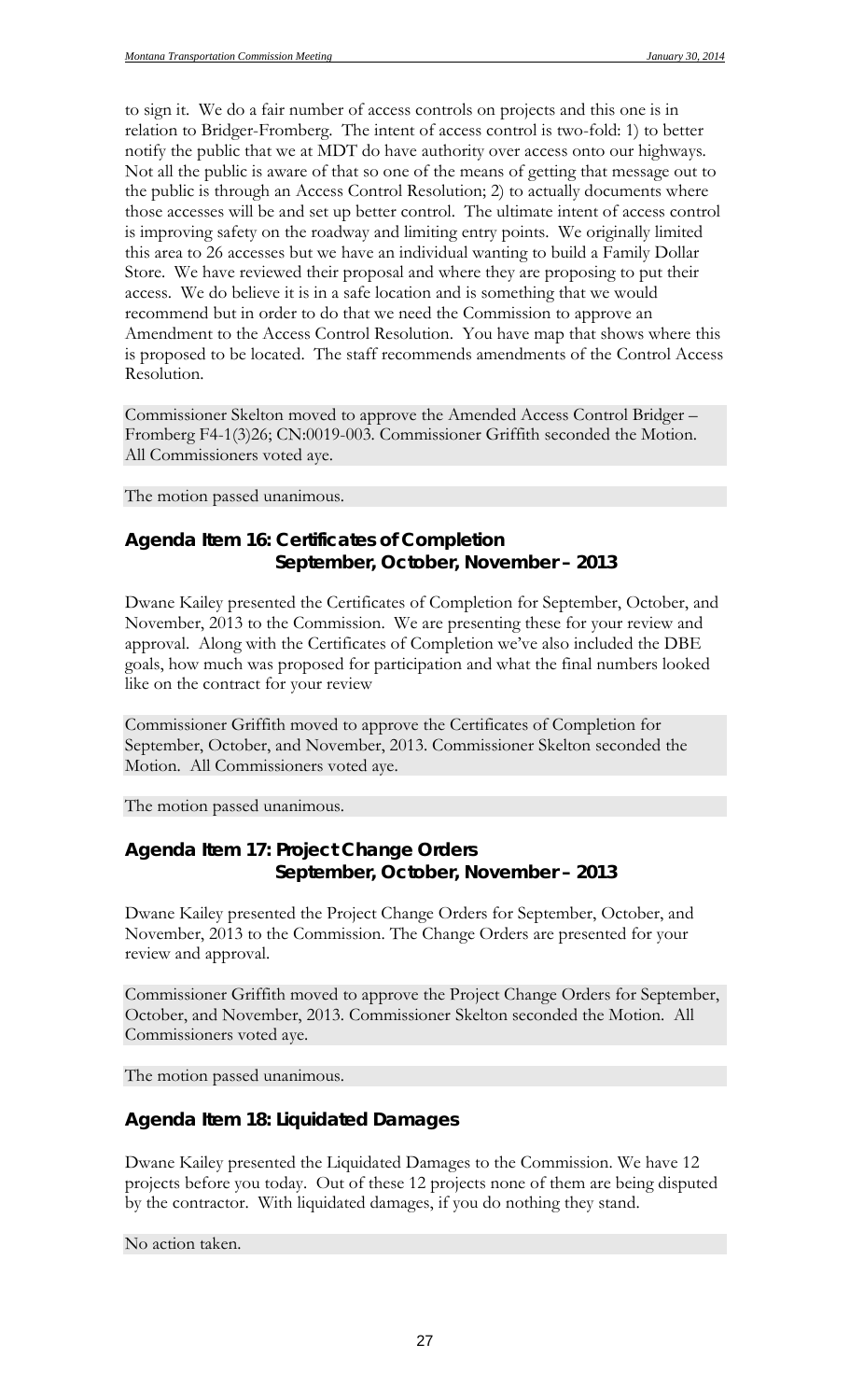## *Agenda Item 19: Letting Lists*

Dwane Kailey presented the Letting Lists through September 11th to the Commission. We may move some projects from month-to-month and you might see a little bit of an adjustment from month-to-month. These have all been approved by you in the TCP. If we move a project in or out, we are going to notify you and I will call those out for your attention so you can specifically approve those for addition in the Letting List. At this time we are proposing to bring any new ones into the Letting List that have not already been approved for 2014. Commissioner Howlett asked if we sent out for bid all the projects in the Letting List of the January 16<sup>th</sup>. Dwane Kailey said yes. All the projects shown here did go to bid on the January 16<sup>th</sup>, however, I do believe Alder South was delayed for Letting for a week because of an issue. Commissioner Howlett asked if that issue was resolved. Dwane Kailey said it is and we awarded it last week.

Commissioner Griffith moved to approve the Letting Lists. Commissioner Skelton seconded the Motion. All Commissioners voted aye.

The motion passed unanimous.

#### *Agenda Item 20: Highway Memorial & Commemorative Signing*

Tim Reardon said as you recall back in October we talked about establishing a policy for the Memorial Sign Program. I have a draft with some attachments that you can review. I'm not asking you for a decision today since you need time to look at it. I set out basically three separate types of signs. One of them would be a memorial sign for individuals who are killed in traffic crashes as a result of DUI. There is a question as to how you would want that sign to read. Some states limit that program to an innocent victim and they require that there be a conviction of the DUI driver on the record in order to put that sign up. Most of those states have a sign that says "don't drink and drive" and then a separate plate "in memory of". Those signs say "victim of a DUI driver". Other states, in an effort to carry forward the message of "don't drink and drive" regardless of whether or not the victim is the driver or a passenger in the vehicle but the decision of law enforcement is that it's a result of driving under the influence. They use "don't drink and drive" as just a message. In research this is a wide-spread program around the country. Included in your packet is a one-page application that Colorado uses. I used that for the memorial sign.

The other signs we talked about were commemorative signs for historic events, some relevant event in history that is important to an area or it might even have national importance. These might be for historic battles and those kinds of things. We do get those requests once in a while. That would be a separate sign with a separate application process that would be vetted for its significance. If three people in a town think it's historic, it may or may not be historic so we'd want some justification. Commissioner Howlett asked if he saw those as a replacement for some of the big wooden historical signs. Tim Reardon said no. The intent is not to replace any existing signs or the white cross program out on the highway now. The idea behind this policy proposal is that we're getting requests on a regular basis coming to the Commission and the department or going to the Legislature. One of the things that usually happens is they want it on the map and we're getting a pretty busy map right now showing all these locations. It also takes time; you have to wait a year and a half to get it. The idea was to put this policy in front of the Commission; it allows the department and the Commission cooperatively to consider those requests and to decide to go forward with the signage. Commissioner Griffith at one of our earlier meetings indicated a desire to at least where possible put something in a Rest Area or a pull out to get cars off the road if they want to read about the event. I tried to leave some room for that as well.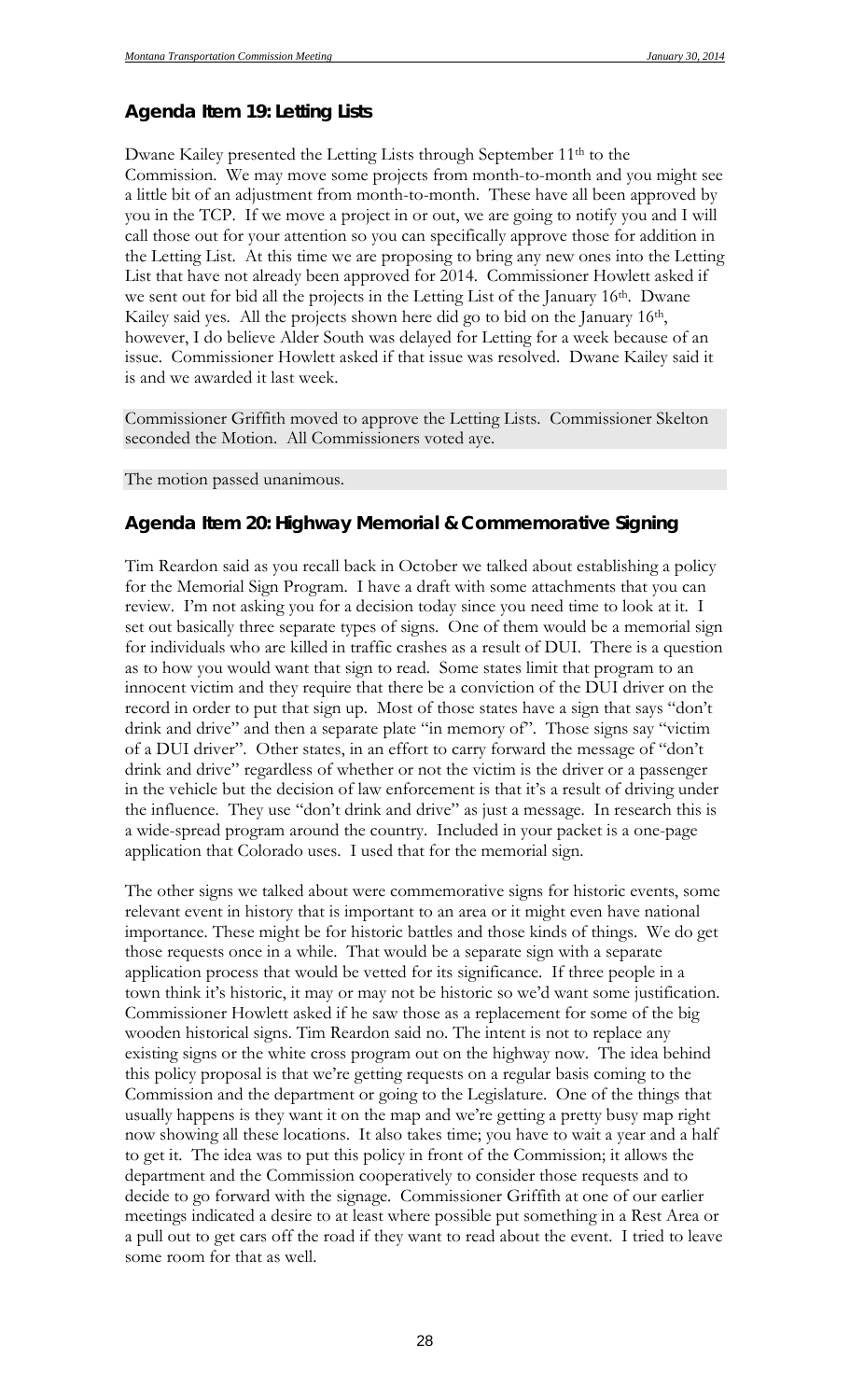The third type of sign is for law enforcement officers who are killed in the line of duty. It would be an automatic sign under this policy. It could be instituted by the Director or by the Commissioners or by Law Enforcement to ask for placement of that sign. It would be easy to modify the proposal to include something along the lines of putting it at a nearby Rest Area.

There has always been an issue about signs on the highway. Signs are just another obstacle and at times a distraction. The states I looked at, the signage is pretty brief. They are all out of the clear zone and they all must comply with the regulations. The Interstate is a different breed of cat so I included a parenthetical for concurrence of Federal Highways. If you go out on the Interstate you will see signs designating three or four different names – the Mansfield Memorial Highway, the First Special Forces Highway, and another name also. The idea is not to promote installing signs but the reality is you're getting the requests on a regular basis. Either you go to the Legislature or do it on an ad hoc basis. A policy would allow you to control the size and to some extent the location. The maintenance folks tell me it would cost \$200- 300 per sign for the memorial signs. Commemorative signs of historic events would be subject to how big the sign would be.

I don't have any strong feelings. I've gotten some editorial suggestions from Lynn and Dwane. I'd ask you to look at the policy and offer your comments. In Missoula there was a question as to how long a sign should stay up. I put 10 years in there but it doesn't matter if there is a time limit. There is a maintenance cost and in some areas it might make it a little tougher to plow, etc. We can try to get some control and still accommodate the wishes of the families. This is just a draft and I'm open to any suggestion.

Commissioner Howlett asked the Commissioners to review it and get comments back to Tim Reardon. We will consider this at our next meeting. Commissioner Griffith asked him to send them an email so we could comment back to you. Tim Reardon said he would also include Kevin and his staff as well. An interesting thing in some of the states I researched, they are starting to struggle with signs distracting drivers, cell phones, texting. In some of the larger urban areas it's hard to find where you're going because of all the signage. States are trying to deal with it.

#### **Director Discussion & Commission Updates**

Director Tooley said I will present these items in ascending order of funds.

#### *Federal Funding Status*

As we all know MAP21 expires at the end of September. Congress has been working towards coming up with reauthorization. Chairman Shuster wants to have a bill out for debate by the summer so ideally this is completed and funded by September 30<sup>th</sup> so we can start the next fiscal year with some money in obligation. Right now, they did pass a 2014 Appropriations Bill funding us at MAP21 funding levels. We're waiting for the obligation limitation from Federal Highways. Last year it was \$364 and we plan on \$384 this year to accomplish the goals of the TCP. So work continues and we expect them to fund infrastructure probably through continued transfers from the General Fund. Deputy Undersecretary made an announcement the other day that some payments may be slowed down this summer because the Highway Trust Fund does need more cash in it. Montana's in a position that is better than most states in the fact that we do have a pretty decent balance in the State Fund so we can wait a little longer than some for reimbursement. We're going to watch that very carefully and have been working with the Governor's Budget Office to come up with contingency plans just in case our friends down the road say the bank is empty. But they seem to be taking steps themselves to slow payments down in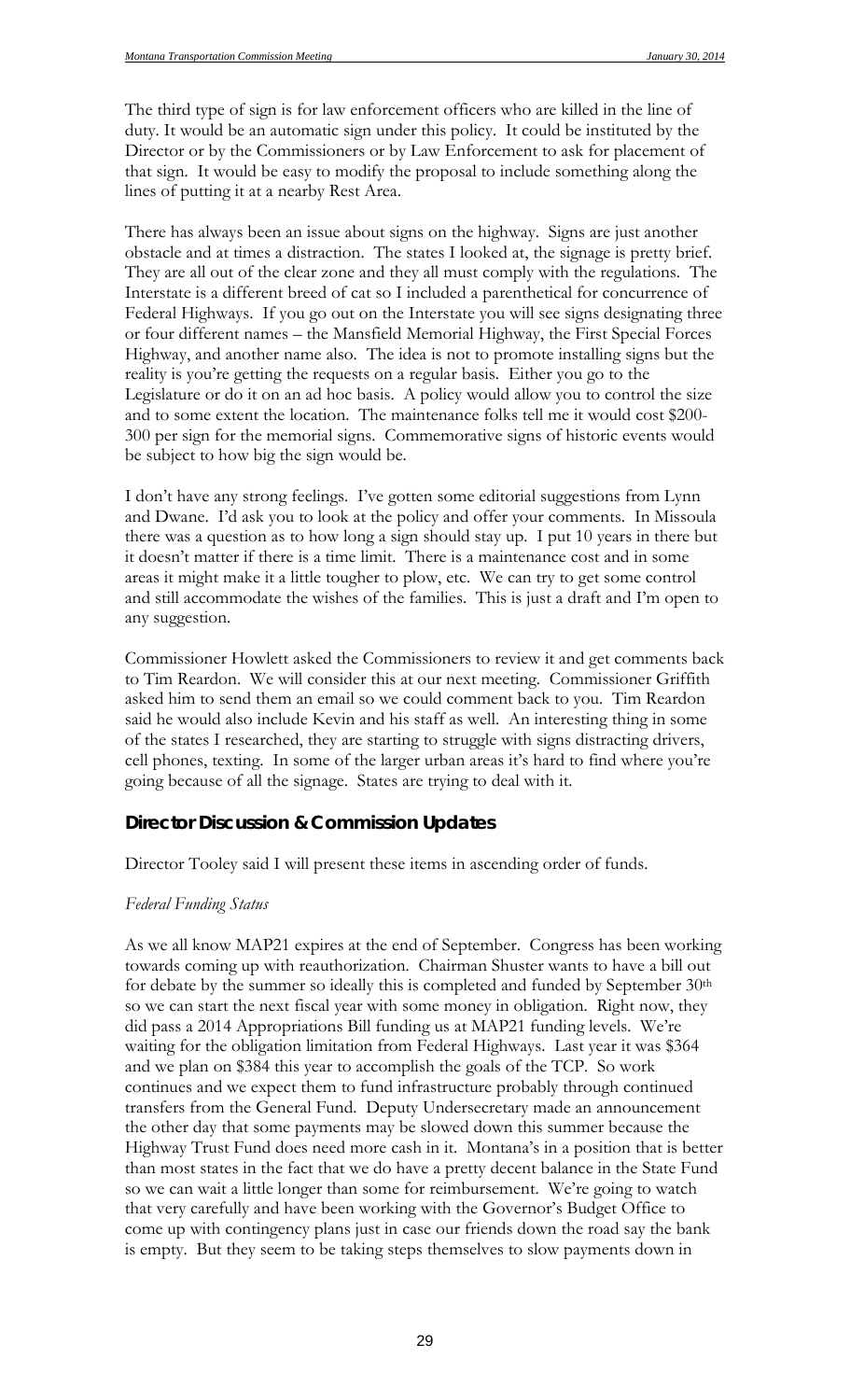order for the income to match the outgo. We're going to be fine; we're just waiting for reauthorization.

#### *Interstate Capacity – Broadus Interchange*

At the end of our TCP Meeting in October we had some discussion regarding set asides, specifically Interstate Capacity. The way the TCP has it right now is that the Broadus Interchange is included in the FY 2018 for a combination Interstate Reserve Capacity and Bridge Funding. That was a change from Core Program to Interstate Capacity and it moved that project out a year. We had quite a bit of discussion on that and you asked us to come back with some ideas. Staff has come up with some options.

Option 1 would be to leave the funding as is and reflected in the current TCP at \$10 million Interstate Capacity and \$2.2 million Bridge-On-System. The issue is that extends the Capacity one additional year and adds a project not in the original plan when the Reserve was established. It does provide a project to District 4 that they haven't had before.

Option 2 would be to fund it through the D4 Core Program. If you did that then you will zero out the Pavement Preservation. We had a lot of discussion at TCP about how you would not be in favor of that and you had concerns. If you take a dollar out now it will cost you eight later. We know that from P3 and our experiences.

Option 3 would be to look for other money to put towards either the Culbertson project or the Broadus Interchange. That's really unpredictable. We received more funding this year than we ever have in the past from the Grab Bag but it's not predictable so that's pretty dangerous.

To get to the point, in reviewing the different options our recommendation is to leave it as is. It's in the TCP, it is funded, and we all understand where it's coming from and where it's going to go. It does have some issues of extending the Capacity Reserve one more year but at the same time frees up funding for projects that probably wouldn't have been done in northeast Montana in the time they need to have them done. So there are some benefits to it and one small drawback. So we recommend leaving it as is.

Commissioner Griffith said my concern isn't for this project; it's easy to leave it where it is and fix this for one year. But it's the indication of what we're going to be using the Interstate Capacity money for next year and the year after. So if this one competes for Interstate Capacity money – I'm not making a pitch for this but we've always had the Ladies of the Rockies Interchange on our agenda because the Commission promised it to them, why don't they come and say let's use Interstate Capacity. That's my problem with it; I don't want to have to deal with it in that way. So my preference is to do it under one of the other options. I think we're setting a precedent. We're pretty well stuck with the Capacity Program and Capacity projects; that was the intent of the Commission. We are setting a precedent if we do this. I'll leave it up to the Commission but that's my personal opinion.

Director Tooley said that is the second part of the recommendation that if something like this comes up again, you take time to analyze the impact and is that a direction you really want to go. But it's in the TCP now and basically let's think about it next time. The department has had the same discussion. Commissioner Howlett asked if they agree with your recommendation and in the same motion implement a moratorium on additional withdrawals that don't make the original intent. I think it does a couple of things; one, it gives them a pass. I think we need to stay with the Capacity or we're not going to have any money to fix issues on the Interstate when it comes to capacity. So we've got to be careful not to have that available.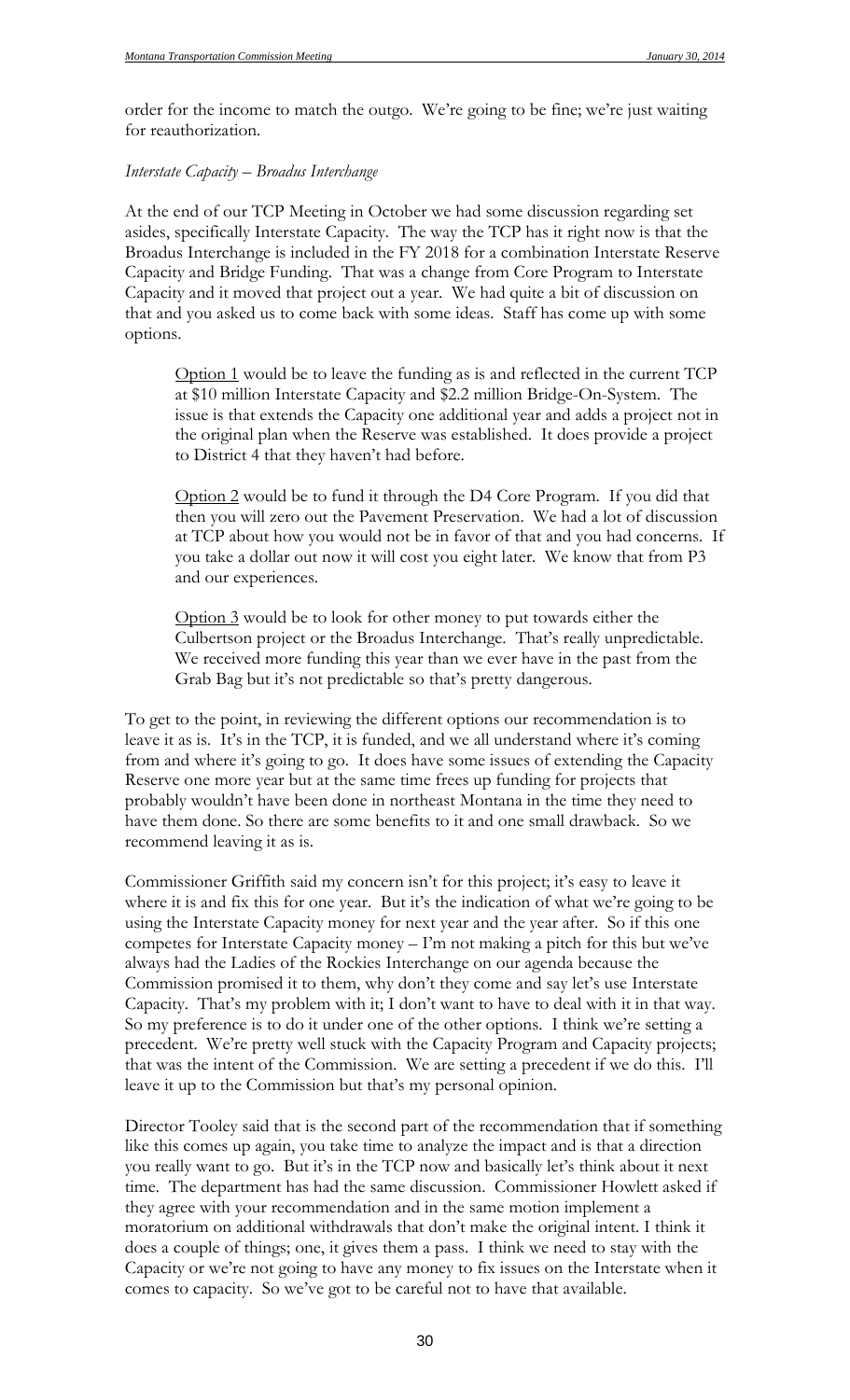Commissioner Griffith said this isn't the first one to do this. We sent that one back to the District and said you and the Director need to solve this problem rather than the Commission changing the rules to fit that funding source. I understand your thought process but if this would be the first then I would accept it but it isn't. Commissioner Howlett said then let's stop it and say it isn't available after this. We can't do much about what's already happened but we can say in the future that's not an option. Director Tooley said the department can craft rules; that is within our authority. If you want us to write a rule that limits this type of activity, then we can do that. Commissioner Griffith said in the end it is the Commission that can move the money around – you can write a rule which works for the department to get it to us but we can write a rule that says Ladies of the Rockies should have an Overpass. We did that but we didn't give them any money to do it. I don't want to have to deal with that under the Capacity rules again but I don't want to take it out of the Commission's hands if they need it again. A year from now we can't make the Commission follow rules that we set; it will have to be them that sets it. While it's a good idea and it gets it done expediently, it was left for the Commission to solve. They came in with a balanced budget with the bridge being out of the budget so we ended up having to make sure that project got done. We understood the priority. I understand the need.

Commissioner Howlett said undoubtedly future Commissions will see things differently but I think with the tenure we have we need to say what we're going to accept. I think we have to put a moratorium to say it's not available anymore. Commissioner Griffith said he's been telling his District that now. I feel uncomfortable with accepting this. Commissioner Howlett said we need to put it in an official action and direction to the department to develop a policy that prohibits its use for anything other than the intended purpose for which it was created. Commissioner Skelton asked if that was already the policy. Commissioner Howlett said the Commission had never formally said they weren't going to use it for anything else. Tim Reardon said it was the Commission's call.

Lynn Zanto said when the project came forward we were struggling to fund some Interchange Capacity issues. The Commission asked us at that time to take a look at this. So we went through a process and solicited all the Districts including Glendive. We brought it back to the Commission in 2004. It came up that we strayed a little bit. Probably because the one item that was in there was the I-15 Corridor which went over railroad structures. Belgrade Interchange was also in that original. Missoula was another one where we had big long projects on the Interstate. One of the tools we use to deal with big long projects is to split them out into smaller chunks. The ones I reviewed fit within the original intent. That's the history. Commissioner Griffith said the problem we got into with the first one and this one now is we didn't have a balanced budget coming into us. Lynn Zanto said that was correct. Commissioner Griffith said then the only way it could get done was to take money out of one to do the other. For me personally my goal was to get Culbertson done and you couldn't do both. There were a lot of needs in that District, Culbertson being one of them. Lynn Zanto said Culbertson has been taken care of and this project will to. So you're concern about "no more" that is what we're saying; we met the intent of the original Commission action.

Commissioner Griffith said that was not what I was thinking. I think we still need to have a reserve to deal with Interstate issues but I don't think it ought to be a plum tree. Lynn Zanto said we have the conversation about reserves every year through our P3 Process. Commissioner Griffith said one of the options was to take it out of maintenance and I don't support that. We're not really addressing the big projects. I'm not comfortable with the precedent. Commissioner Howlett asked him if he could live with it for this year. Commissioner Griffith said yes.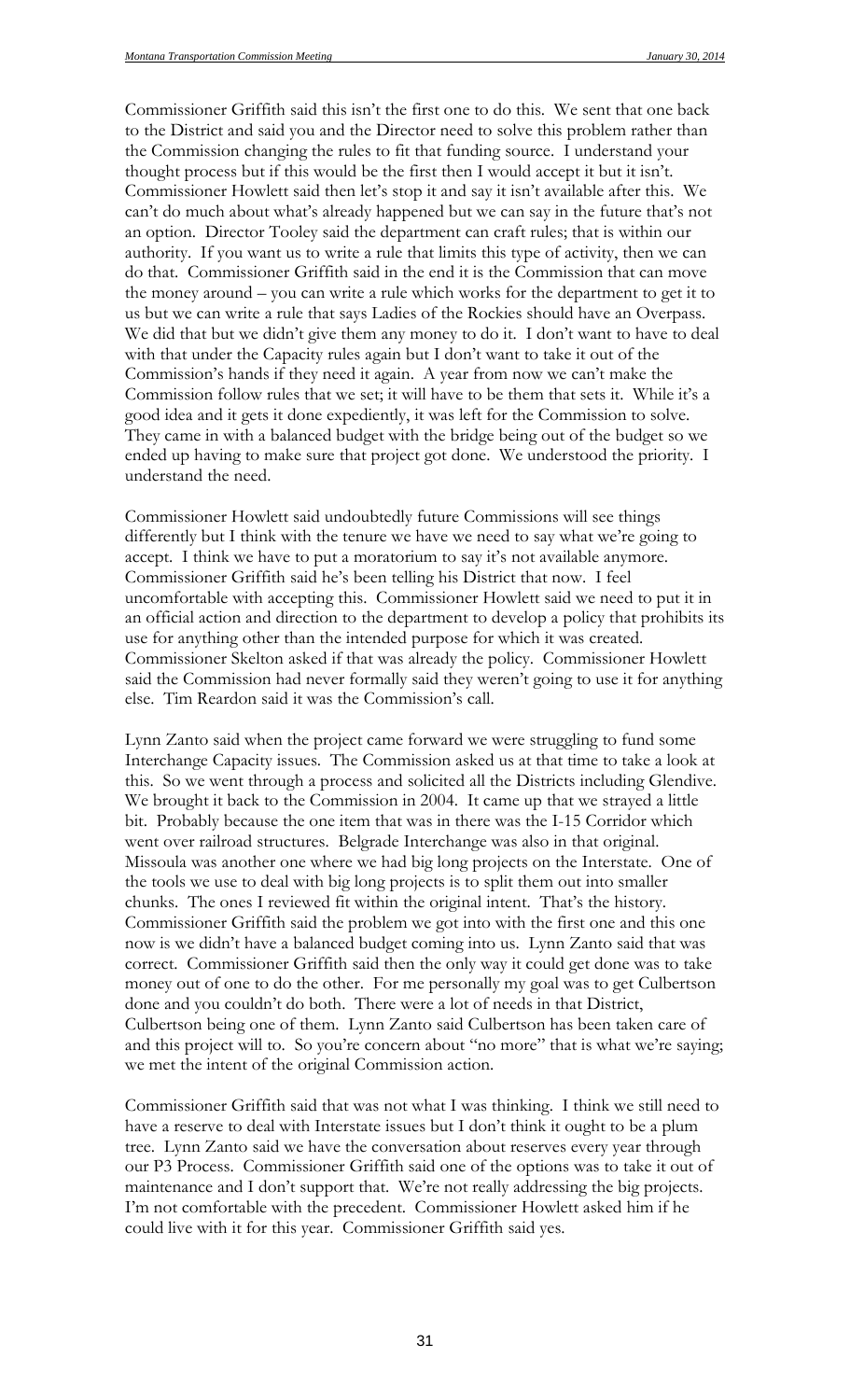Commissioner Cobb asked if all the members were in favor of this. Commissioner Skelton said she supported it with the moratorium. Commissioner Howlett said he was in favor of the moratorium. Commissioner Cobb said he agreed.

Tim Reardon said as a matter of procedure I would suggest you vote for the Broadus issue and then establish a moratorium in a separate vote. I don't think it's a good idea to tie it to the project. You want to put a moratorium on all future proposals to draw from the Interstate Maintenance Fund. If you want to do it for the Broadus Interchange, my suggestion is to do the motion for the Broadus Interchange, deal with that, and then deal with the moratorium separately as a matter of procedure. Lynn Zanto said you've already concurred with the project as it's funded in the TCP. Kevin McLaury asked what the project was not meeting for funding requirements for Interstate Maintenance Reserve Fund. Commissioner Howlett said specific capacity was why the Reserve Fund was established. We didn't feel, in the discussions, that it met the specific criteria for Capacity. Commissioner Griffith said he felt there were two problems with it. We tell our people in the District here is the funding source and here is your anticipated year of completion because we don't have access to any more money. Then the District comes in two years later and presents another project that isn't funded and we give them money then I have to explain that to my District. It's an unfair advantage for them to not be able to ask for it. I hear Missoula screaming for Capacity money all the time. Why accept this one project? I think it's a bad precedent.

Commissioner Skelton moved to concur with the staff recommendation of using Option 1 for the Broadus Interchange. Commissioner Griffith seconded the Motion. All Commissioners voted aye.

The motion passed unanimous.

Commissioner Howlett said this means that any future projects that do not meet the intent of that Reserve Capacity the money is off limits.

Commissioner Skelton moved to impose a moratorium on future access to the Interstate Reserve Maintenance Fund to those projects for which meet the original intent of the Reserve fund. Commissioner Griffith seconded the Motion. All Commissioners voted aye.

#### The motion passed unanimous.

#### *Transportation Alternative Grants*

Director Tooley said the Transportation Alternative Grants group has met, gone over 72 applications for \$23 million, and has made awards. It is very well balanced between different types of projects, locations, etc. I want to give you a heads up that this is coming. Some of those will be On-System which falls under your purview. At some point Lynn will be asking for them to be added to the program. I wanted to give you the list and entertain any questions you might have.

Commissioner Howlett asked if only one Tribe applied. Dwane Kailey said there were other applications and we included how the applications were scored. More than likely there were other submissions however they may not have risen to the level of being funded. Dwane said he would get with staff and get the numbers of how many tribally-submitted projects there were. Commissioner Skelton asked how many projects there were in total. Dwane said there was a total of 72 for about \$23 million.

Commissioner Howlett asked if this was annually. Dwane said because of MAP 21 and this program being very new, we had to establish the process for it. We actually did a two-year solicitation for this program. We are going to wait and see what Congress does with reauthorization since we don't know if this program will be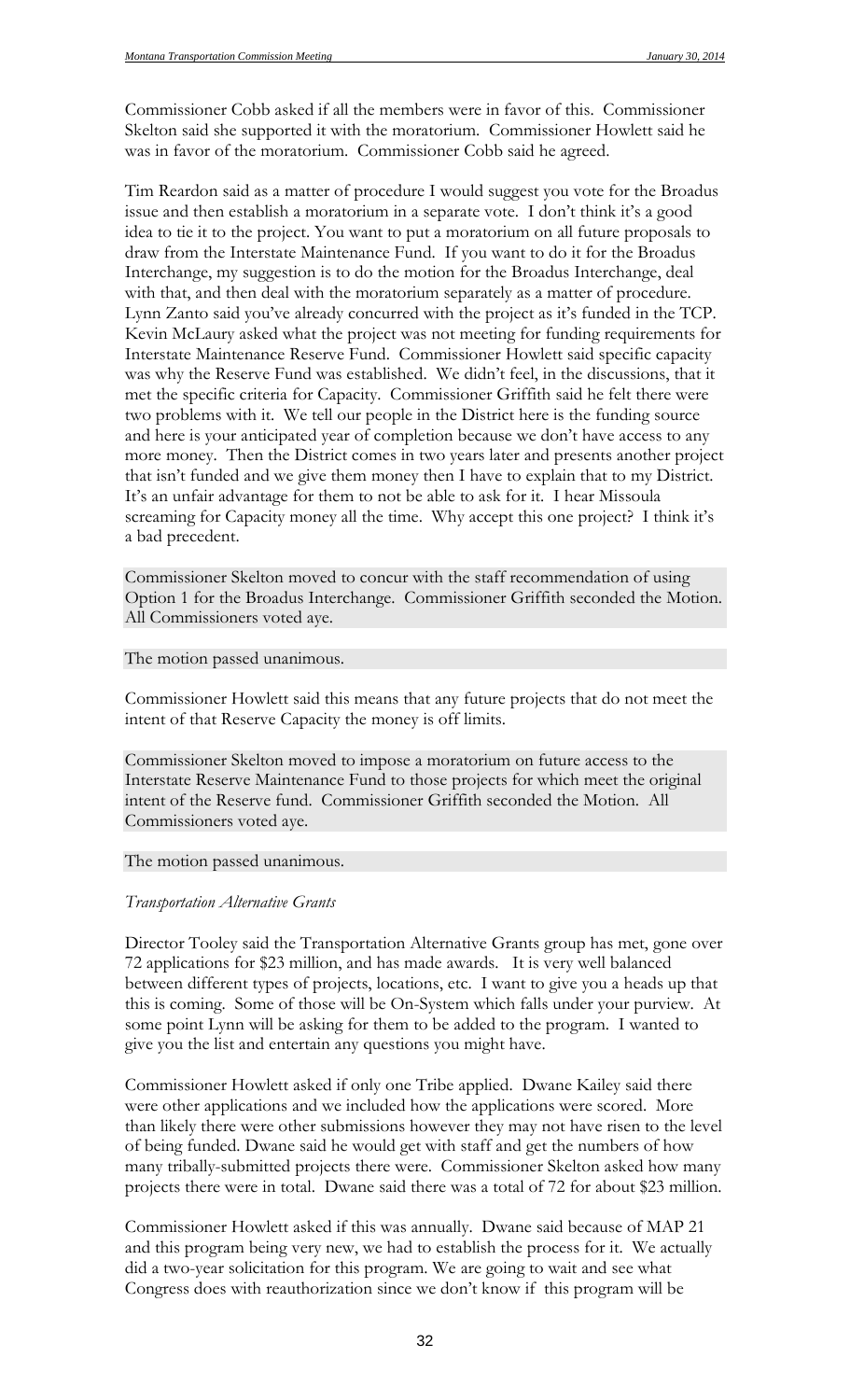supported in the new authorization or not. Depending on what Congress does, we will determine if we will do it annually. Commissioner Howlett asked if these projects would otherwise have been funded by CTEP funds. Dwane Kailey said they combined three programs – Safe Routes to School, Rec Trails, and CTEP.

Director Tooley said you do not have to adopt these right now. When the projects come to you to be added to the system, then we will need your input. We are just letting you know in advance.

#### *Ronan Urban*

Commissioner Howlett said in our conference call I asked if we could get an update on Ronan Urban. Dwane Kailey said they were ready to give an update on that project. Miki Lloyd is the Project Manager and he will give you the update on where we're at.

Miki Lloyd introduced herself as the Project Manager for this project. We had a laundry list of ideas to talk about; most of them are issues that have been resolved with the city. We have two outstanding issues. The one currently holding up the schedule is the Park & Board 4F issues. There is a Park we're going by in the town of Ronan and the jurisdiction for that Park is the City Council. We've been in correspondence with Public Works Director who is a member of our TDC Board. The City Council was brought in to try and resolve this issue. We've had issues from their City Park Board but we have not come to any resolution. In December FHWA went up to help educate the City Council on different options for the 4F issue – 4F is a protected status in our environmental process for park recreational areas. If we are impacting a recreational area, then it has to be addressed. We are getting some parking outside the Park but it's not necessarily in the recreational area of the Park that is considered 4F. We have some limits going into it to create our roadway system with a culvert. The city has requested we put up some brush and a short retaining wall. What we are requesting from the city is for them to agree to diminimus which a facet of 4F that would allow a lesser impact then we don't have to do the full 4F process to evaluate that. They have not agreed to that yet because there are individuals at the city who are requesting additional items from us. At this time we've haven't gotten resolution.

After that meeting in December, FHWA did an informal request at the request of the city to see if constructive use for 4F could be utilized. They said constructive use could not be used. So it went back to the City Council. They've met once since then and still could not make any resolution. I talked to the Public Works Director again this Monday and also this morning. They would like to set up a meeting with a few representatives and the Public Works Director to try and move the project forward. I think they still have some requests for us regarding parking.

Commissioner Howlett said he attended a meeting in November and indicated to the City Council and those that were in attendance (1) my support for this project, and (2) because we do this five-year plan, we didn't have the luxury of waiting a long time; decisions have to be made. If they cannot come to some resolution, then I'm not going to let these dollars allocable to this District not go somewhere in that corridor. We have to finish 93. I made that clear – if you can't come to a decision on this project then it might not go. I think that's a reality. That's where we are. I hope we can get it resolved but if we can't get federal concurrence, then we're not the bad guy. I brought an article from the paper and we're just getting beat up. I don't mind that but I want to be in the fight. I'm committed to getting 93 done and getting it nominated in my tenure and I've been here 12 years. I want to see it get nominated; the entire project. Post Creek Hill has been nominated. If Ronan happens to fall out then we want Post Creek Hill ready. I was asked the drop dead date for a decision and I don't know that but at some point it will be made and probably relatively soon. I don't want this dragging on and on and on. Miki Lloyd said she agreed. We will set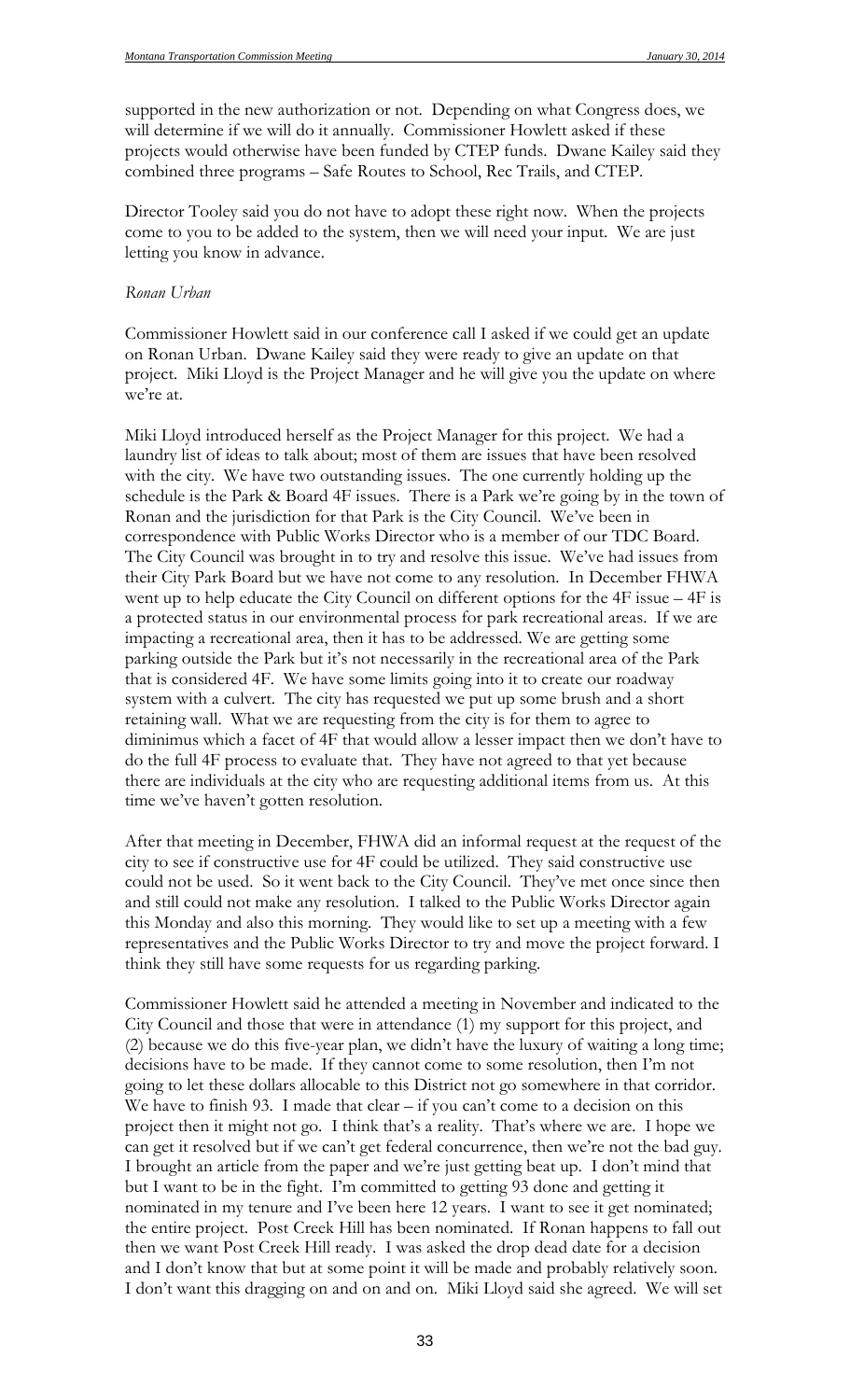up this meeting and hopefully they will move on it. Dwane Kailey said normally we try and work with the District Administrator but he wasn't able to attend. I do want to converse with them a little more about this issue. You're points are very well taken and we need to fish or cut bait. I don't believe we're going to drop this project but we're not going to make it our highest priority either. We're not going to waste time and resources on a project that we don't have any hope for resolution any time soon. Commissioner Howlett said he would not favor going into a whole discussion of realignment. I'm not going to support that at this point. The frustration of the Commission is we've got all the other projects on 93 going undone waiting for a decision on this. I would like to have an answer by our next Commission meeting whether we're going to go forward or realign our priorities for Red Book. Dwane said that was reasonable.

#### *Utility Relocations*

This is not a critical item right now. There are utilities under First Avenue that the city is going to have pay 15% for their share of relocation and the city has said that is burdensome for them. They are looking for some grants and are still concerned about that. It could become a future issue. Commissioner Howlett said they would like to have those issues resolved by the March meeting. Dwane Kailey said that issue is going to be extremely difficult to resolve by the next Commission meeting. It is not necessarily a critical path item at this point in time and it is not delaying delivery of the project. We have a fair amount of time for that item to be resolved before it starts impacting the project schedule. Commissioner Griffith said if we already know we don't have funding for it, I don't want to get a year from now and have it crop up. Dwane Kailey said that could be a problem but there are avenues as time goes on for the local government to secure additional funding through the Legislature.

Commissioner Griffith asked about the utilities that need to be relocated. Dwane Kailey said the city is responsible for the water and sewer facilities in that location. Our participation is 85%. Commissioner Skelton asked if the city's only concern was the water and sewer. Dwane Kailey said yes. Commissioner Skelton asked if the city was making a good effort to look for other funding. Miki Lloyd said they knew this could be a potential issue and that is why we're looking at it so early in the schedule. We gave them a list of grants they can put in for. Those are on two-year cycles and we were trying to get them in the cycle but it sounds like they already have current grants they received for other needs they feel are a higher priority than their water and sewer on this street. So their resistance is coming from that. Commissioner Howlett said he hopes this issue can be resolved. Isn't this is state law? Dwane said it is state law combined with MDT policy.

#### *Arlee Bouncing Balls*

Ed Toavs spoke to MDT about a request from the Arlee School System about putting in some bouncing balls where there are approximately 120 kids crossing the road every day. We need to get some bounding balls in that community. We have those big florescent signs up above the road. I have come dangerously close to being rear-ended there stopping for kids to get across the highway. We have a speed limit there that nobody wants to enforce. These balls are essential before and after school hours. Could you look at that? Dwane Kailey said he would do that.